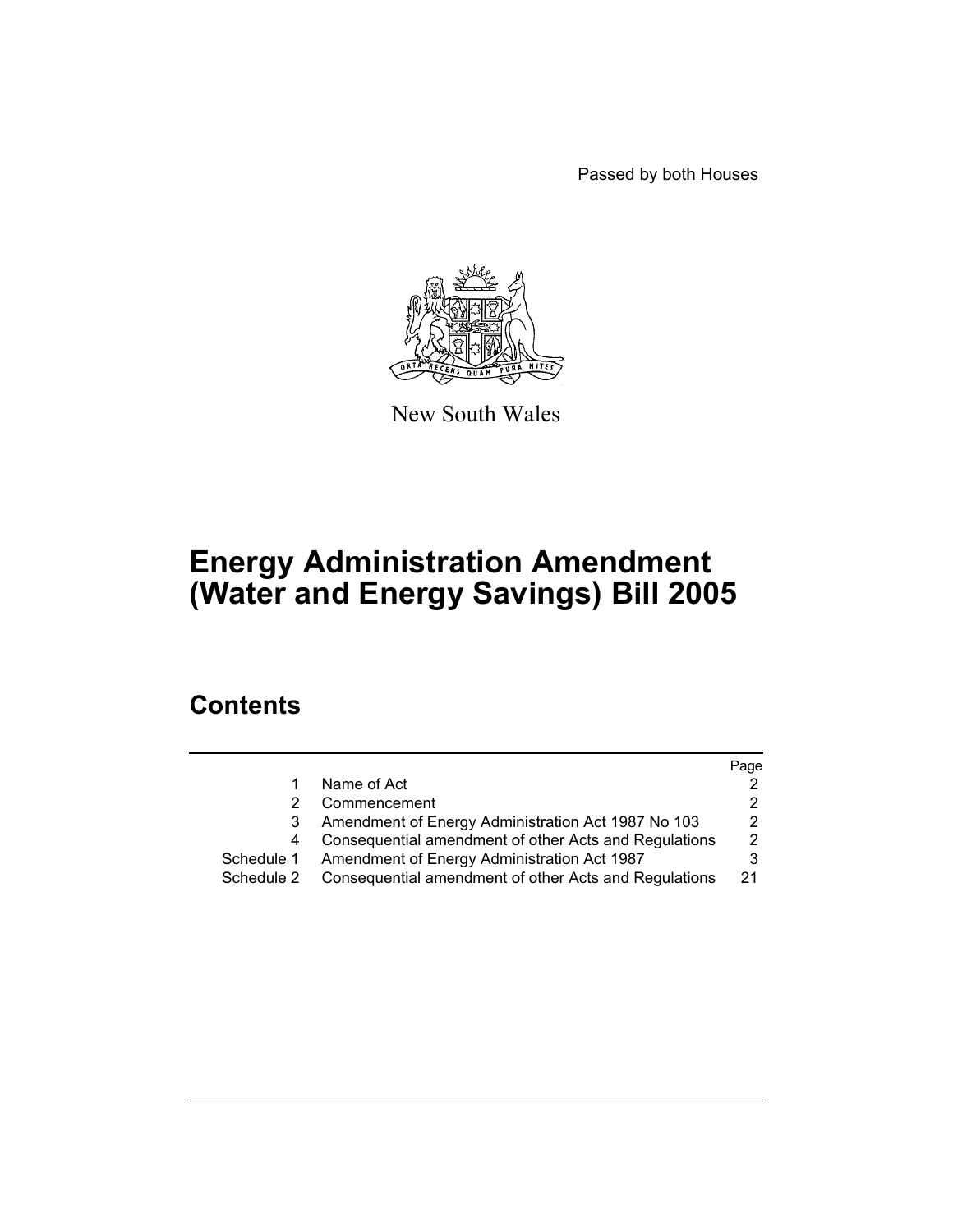*I certify that this PUBLIC BILL, which originated in the LEGISLATIVE ASSEMBLY, has finally passed the LEGISLATIVE COUNCIL and the LEGISLATIVE ASSEMBLY of NEW SOUTH WALES.*

> *Clerk of the Legislative Assembly. Legislative Assembly, Sydney, , 2005*



New South Wales

# **Energy Administration Amendment (Water and Energy Savings) Bill 2005**

Act No , 2005

An Act to amend the *Energy Administration Act 1987* to promote savings in water and energy use; to make consequential amendments to certain other Acts and Regulations; and for other purposes.

*I have examined this Bill, and find it to correspond in all respects with the Bill as finally passed by both Houses.*

*Chairman of Committees of the Legislative Assembly.*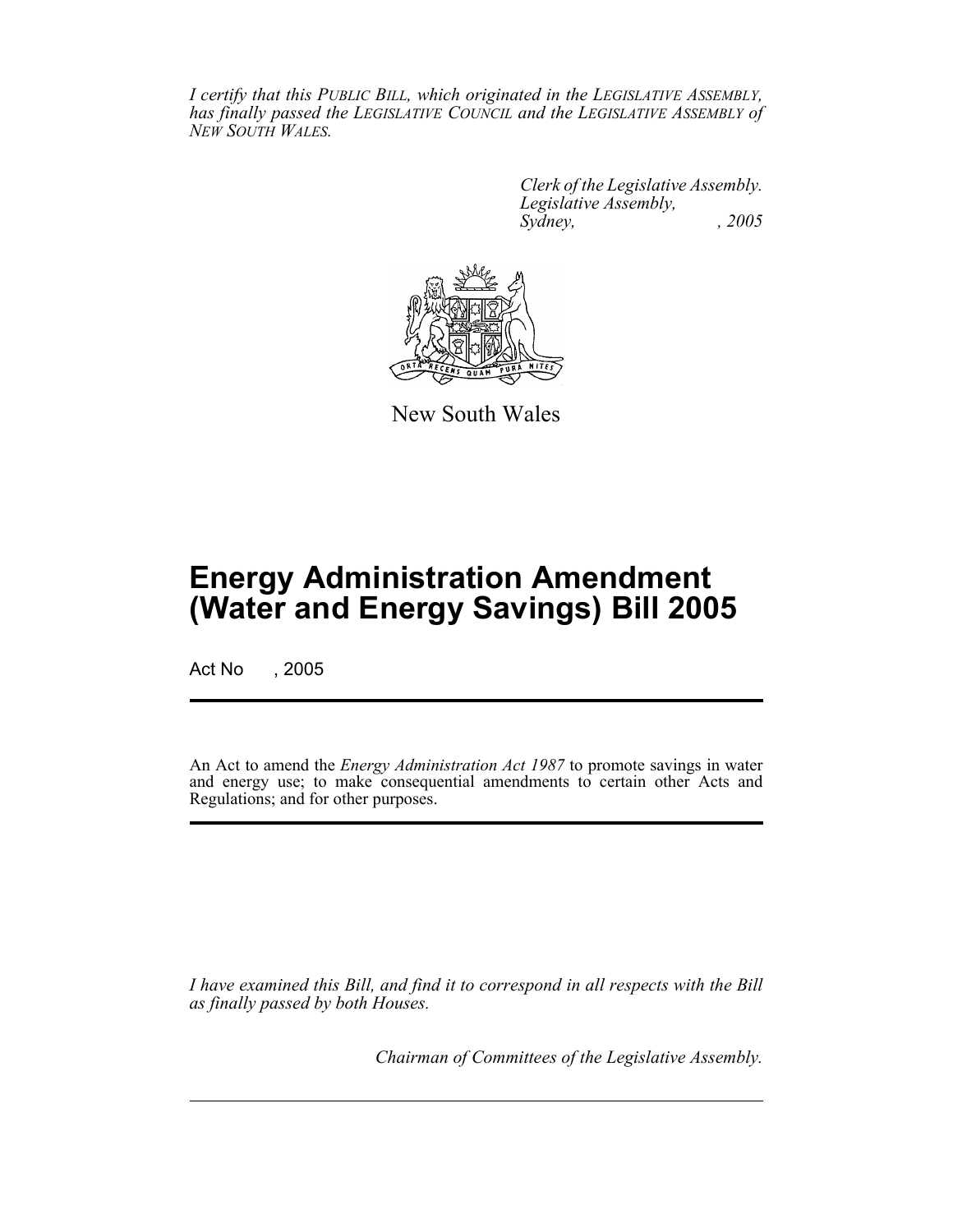#### **The Legislature of New South Wales enacts:**

#### **1 Name of Act**

This Act is the *Energy Administration Amendment (Water and Energy Savings) Act 2005*.

#### **2 Commencement**

- (1) This Act commences on a day or days to be appointed by proclamation, subject to this section.
- (2) A day may not be appointed under subsection (1) for the commencement of:
	- (a) Schedule 1 [13] on a day that is earlier than the day on which Schedule 3 [5] to the *Electricity (Consumer Safety) Act 2004* commences, or
	- (b) Schedule 2.3 on a day that is earlier than the day on which Schedule 4.3 [2] to the *Electricity (Consumer Safety) Act 2004* commences, or
	- (c) Schedule 2.6 on a day that is earlier than the day on which Schedule 4.8 to the *Electricity (Consumer Safety) Act 2004* commences.

#### **3 Amendment of Energy Administration Act 1987 No 103**

The *Energy Administration Act 1987* is amended as set out in Schedule 1.

#### **4 Consequential amendment of other Acts and Regulations**

The Acts and Regulations specified in Schedule 2 are amended as set out in that Schedule.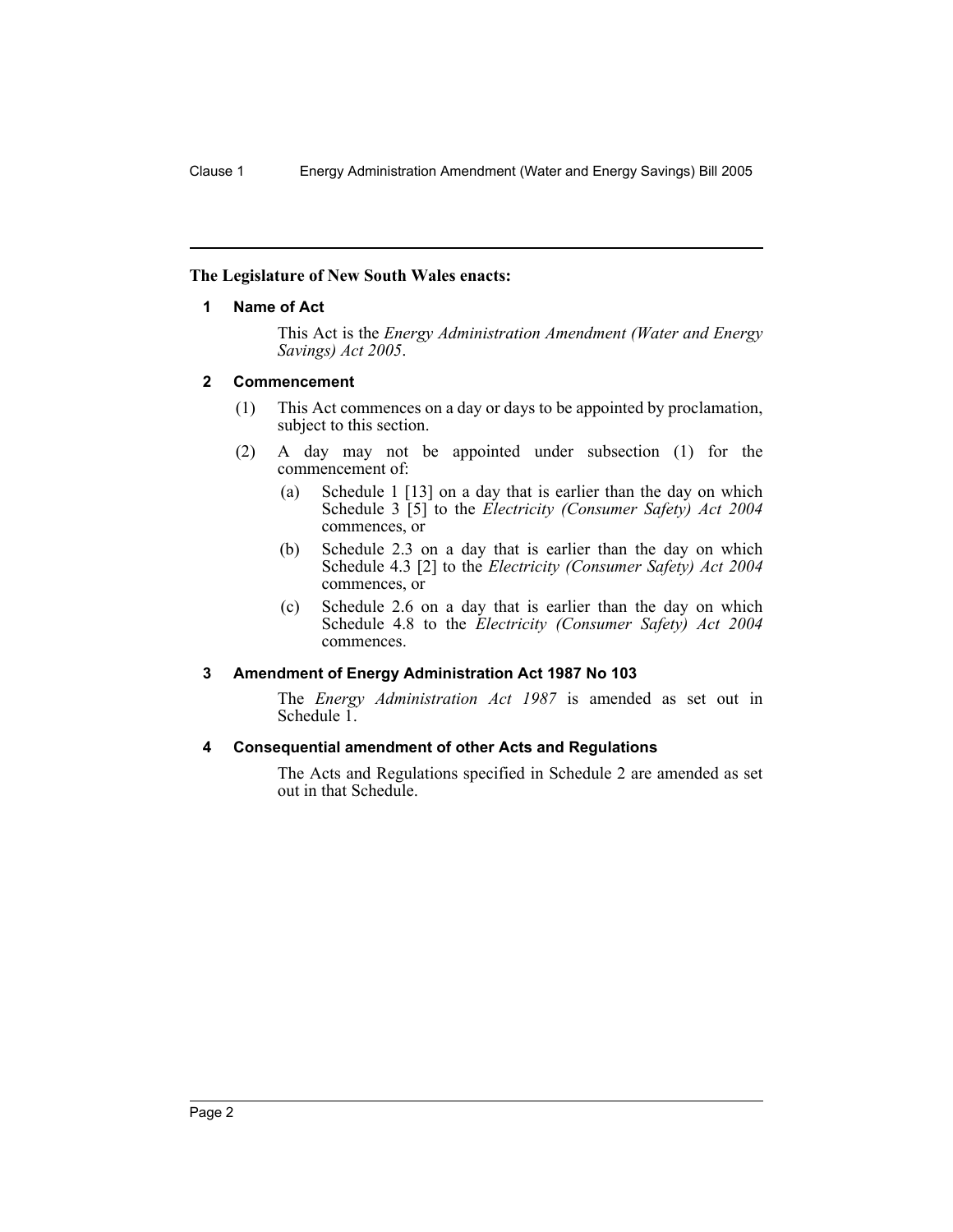Amendment of Energy Administration Act 1987 New York Schedule 1

# **Schedule 1 Amendment of Energy Administration Act 1987**

(Section 3)

#### **[1] Section 1 Name of Act**

Omit "*Energy Administration Act 1987*".

Insert instead "*Energy and Utilities Administration Act 1987*".

#### **[2] Section 3 Definitions**

Insert in alphabetical order in section 3 (1):

*area of operations*, in relation to Sydney Water Corporation, has the same meaning as it has in the *Sydney Water Act 1994*.

*designated energy users*—see section 34B.

*designated water users*—see section 34A.

*distribution network service provider* has the same meaning as it has in the *Electricity Supply Act 1995*.

*energy savings action plan* means a savings action plan relating to the use of energy.

*Energy Savings Fund* means the Energy Savings Fund established under section 34K.

*energy service* includes the supply or distribution of energy.

*financial year* means the year commencing 1 July.

*local government area*, in relation to a local council, means the area within the meaning of the *Local Government Act 1993* of the council.

*savings action plan* means a savings action plan prepared under Division 4 of Part 6A.

*savings measure*, in relation to energy or water, means a program, project or other measure:

- (a) to reduce the use of, or demand for, energy or water, or
- (b) to promote awareness or acceptance of the need to reduce the use of energy or water.

*savings order* means an order made under section 34D.

*State agency* means:

- (a) a public or local authority constituted by or under an Act (including a local council), or
- (b) a Government Department, or
- (c) a statutory body representing the Crown, or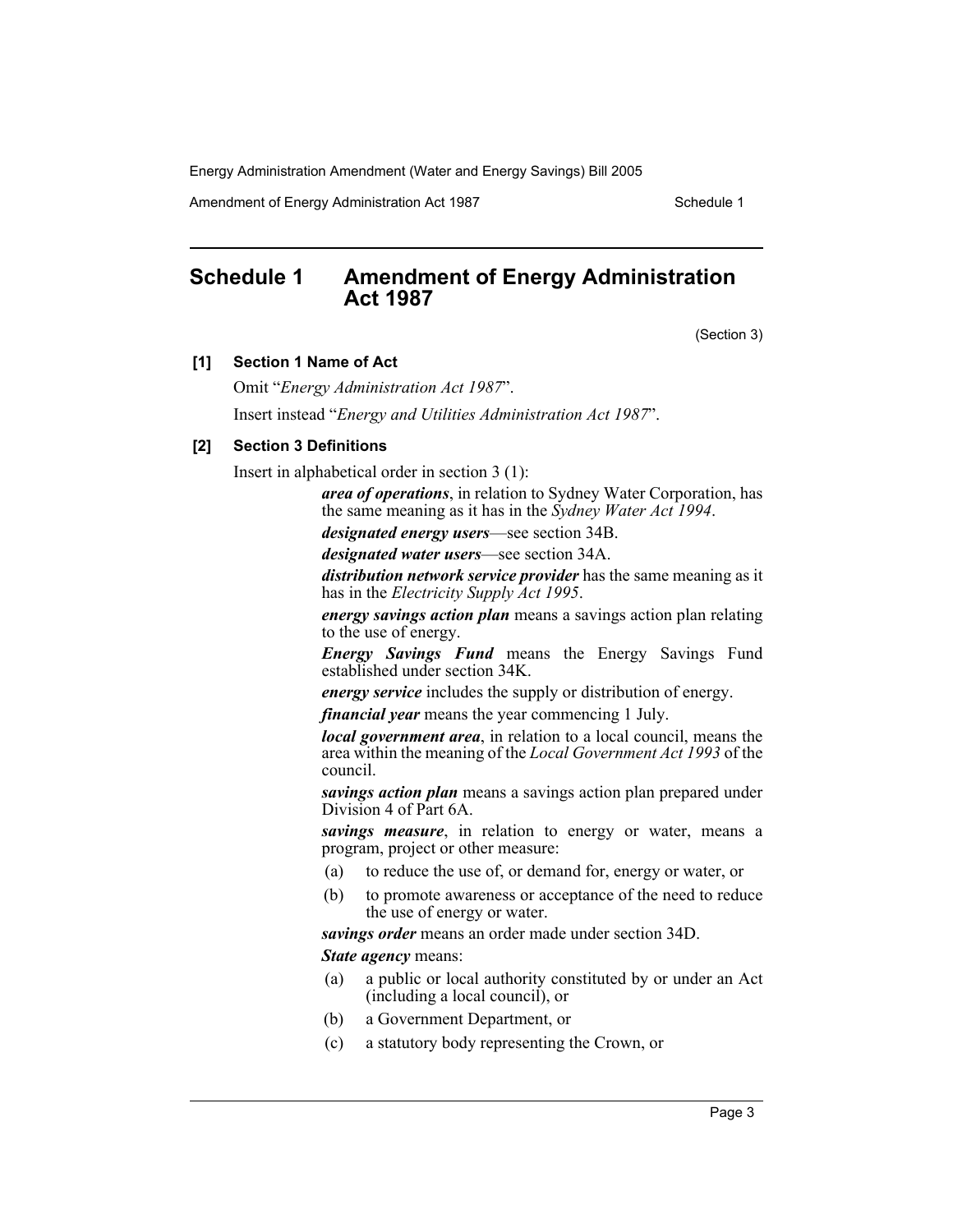Schedule 1 Amendment of Energy Administration Act 1987

(d) a State owned corporation (including any subsidiary of a State owned corporation) within the meaning of the *State Owned Corporations Act 1989*.

*State water agency* means:

- (a) Sydney Water Corporation, or
- (b) any other State agency prescribed by the regulations that provides any water service in a water savings area.

*water savings action plan* means a savings action plan relating to the use of water.

*water savings area* means:

- (a) the area of operations of Sydney Water Corporation, or
- (b) any other area or areas of the State prescribed by the regulations for the purposes of this definition.

*Water Savings Fund* means the Water Savings Fund established under section 34E.

*water service* includes any of the following:

- (a) the storage or supply of water,
- (b) the disposal of waste water,
- (c) the provision of a sewerage, stormwater or drainage service.

## **[3] Section 3 (4)**

Insert after section 3 (3):

(4) Notes included in this Act do not form part of this Act.

## **[4] Section 5 Objects**

Insert "in relation to energy" after "The objects of this Act" in section 5 (1).

#### **[5] Section 5 (3)**

Insert after section 5 (2):

- (3) The objects of this Act in relation to water are:
	- (a) to reduce the demand for water in water savings areas, and
	- (b) to stimulate investment in innovative water savings measures for use in water savings areas, and
	- (c) to increase public awareness and acceptance of the need to save water in water savings areas, and
	- (d) to improve access to a wider range of water saving technologies in water savings areas, and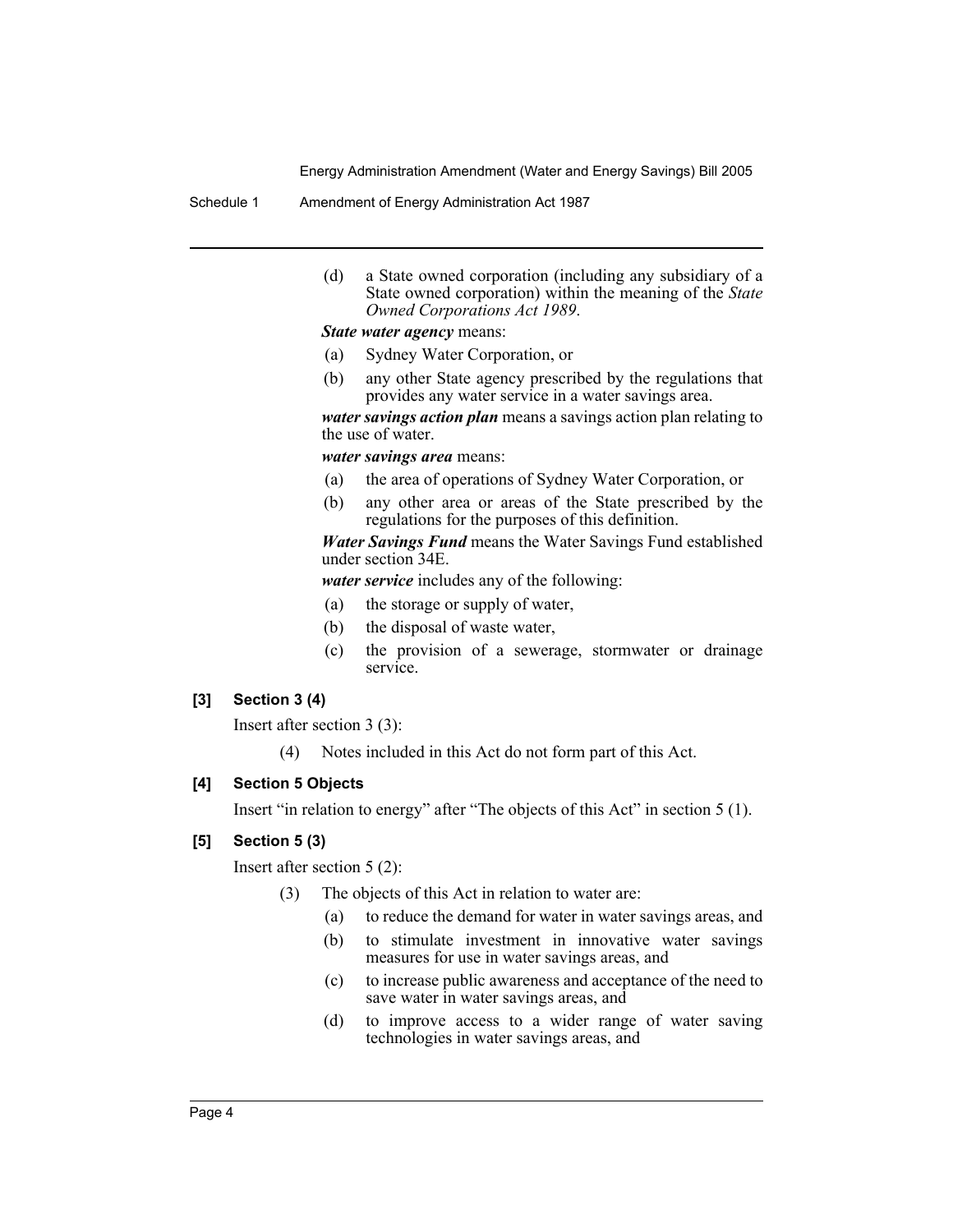Amendment of Energy Administration Act 1987 **Schedule 1** Schedule 1

(e) to encourage the use of non-potable water in water savings areas as an alternative to potable water.

## **[6] Section 6 Establishment of the Department**

Omit the section.

## **[7] Part 6A**

Insert after Part 6:

# **Part 6A Water and energy savings**

# **Division 1 General**

#### **34A Designated water users**

The following persons and bodies are *designated water users* for the purposes of this Part:

- (a) any local council that has all or part of its local government area located within a water savings area,
- (b) any other person or body (or person or body belonging to a class of persons or bodies) prescribed by a savings order that uses water in a water savings area.

#### **34B Designated energy users**

The following persons and bodies are *designated energy users* for the purposes of this Part:

- (a) any State agency,
- (b) any other person or body (or person or body belonging to a class of persons or bodies) prescribed by a savings order that uses energy.

#### **34C Exemptions**

A savings order may exempt specified persons and bodies (or specified classes of persons and bodies) from any or all of the provisions of this Part or the regulations relating to designated water users or designated energy users (or both).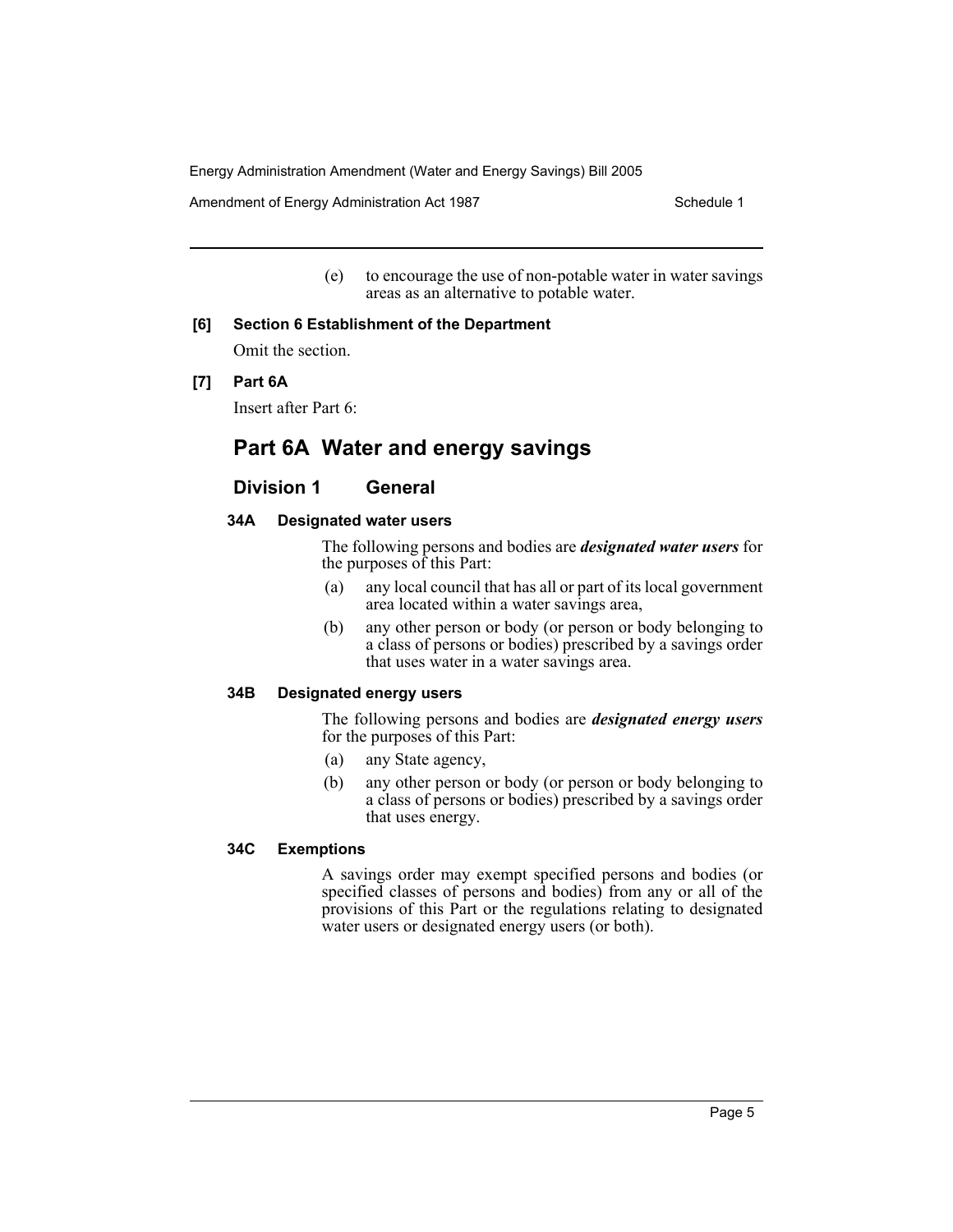Schedule 1 Amendment of Energy Administration Act 1987

#### **34D Savings orders**

(1) The Minister may, by order published in the Gazette, make provision for any matter that is required or permitted to be prescribed or otherwise dealt with by a savings order under a provision of this Act.

**Note.** The Minister may amend or repeal an order made under this section. See section 43 of the *Interpretation Act 1987*.

(2) Sections 40, 41 and 42 of the *Interpretation Act 1987* apply to a savings order in the same way as they apply to a statutory rule.

## **Division 2 Water Savings Fund**

#### **34E Establishment of Water Savings Fund**

There is to be established in the Special Deposits Account a fund called the "Water Savings Fund".

#### **34F Purposes of Water Savings Fund**

The purposes of the Water Savings Fund are:

- (a) to provide funding to encourage water savings and the recycling of water in water savings areas, and
- (b) to provide funding to reduce the demand for water in water savings areas, and
- (c) to provide funding to stimulate investment in innovative water savings measures for use in water savings areas, and
- (d) to provide funding to increase public awareness and acceptance of the importance of water savings measures in water savings areas.

#### **34G Payments into Water Savings Fund**

- (1) There is payable into the Water Savings Fund:
	- (a) all money received from contributions required to be made to the Fund under section 34J, and
	- (b) all money advanced by the Treasurer for the Fund, and
	- (c) all money appropriated by Parliament for the purposes of the Fund, and
	- (d) the proceeds of the investment of money in the Fund, and
	- (e) all money directed or authorised to be paid into the Fund by or under this or any other Act or law, and
	- (f) all money received from voluntary contributions to the Fund made by any other person or body.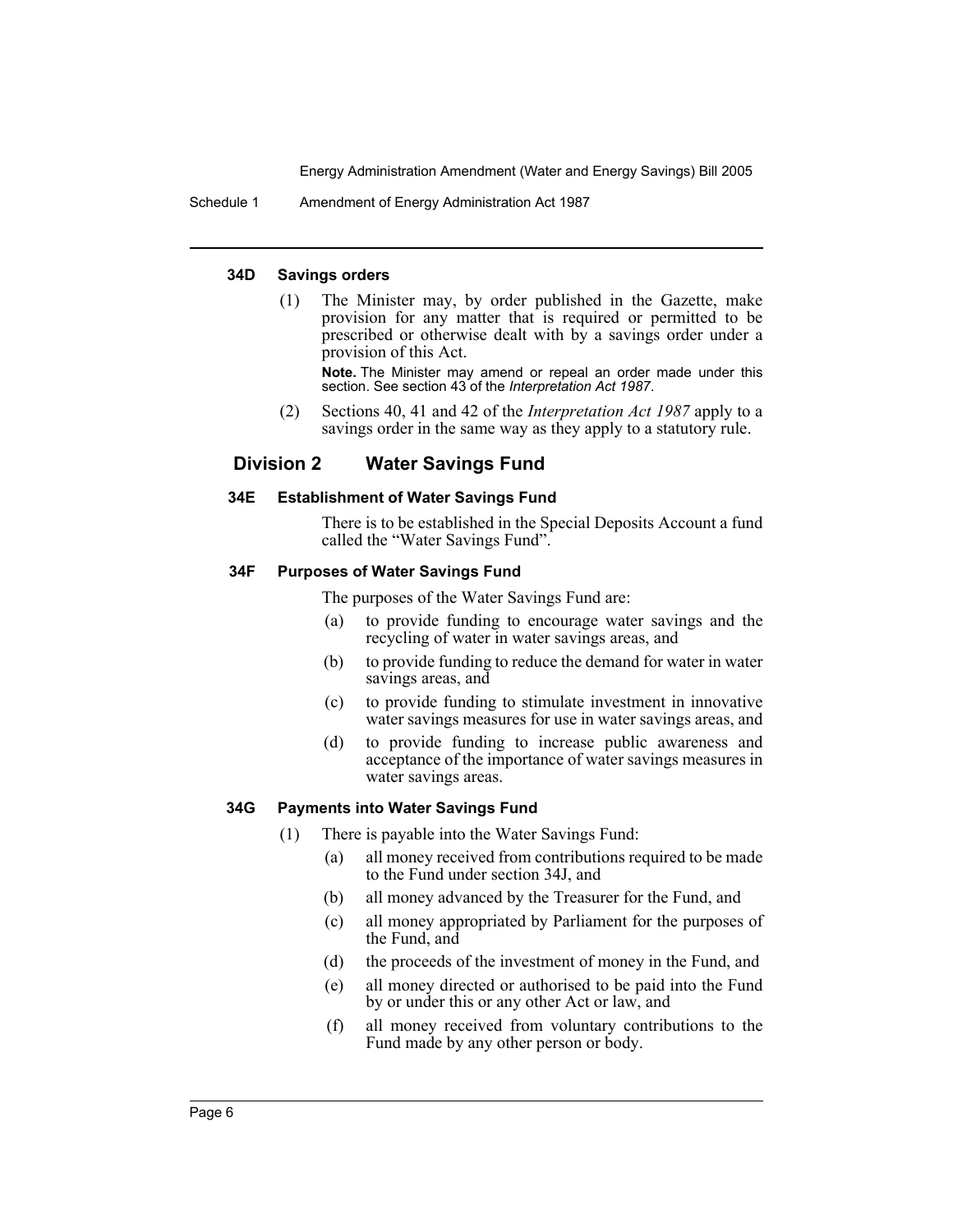Amendment of Energy Administration Act 1987 New York Schedule 1

- (2) Without limiting subsection (1) (f), State agencies are authorised by this section to make voluntary contributions to the Fund.
- (3) Nothing in subsection (2) authorises a State water agency to refuse to pay a contribution to the Fund that is payable under section 34J.

#### **34H Payments out of Water Savings Fund**

- (1) There is payable from the Water Savings Fund:
	- (a) any money approved by the Minister to fund all or any part of the cost of any water savings measure that the Minister is satisfied promotes a purpose referred to in section 34F, and
	- (b) any money required to meet administrative expenses related to the Fund, and
	- (c) any money required to meet administrative expenses of the Minister in connection with the Minister's functions under this Act in relation to water savings action plans, and
	- (d) any money directed or authorised to be paid from the Fund by or under this or any other Act or law.
- (2) In exercising the Minister's functions under subsection (1) (a) (but without limiting the generality of that paragraph), the Minister may:
	- (a) approve selection criteria from time to time to be applied to determine the kinds of water savings measures that will be eligible for funding, and
	- (b) require a person or body seeking funding for a water savings measure to do either or both of the following as a precondition to applying for or obtaining funding:
		- (i) to submit a water savings action plan that includes details about the measure,
		- (ii) to provide any other information requested by the Minister about the measure, and
	- (c) obtain and have regard to any advice, recommendations or other information provided to the Minister by a committee appointed by the Minister under Division 5, or by any other person or body, that the Minister considers relevant.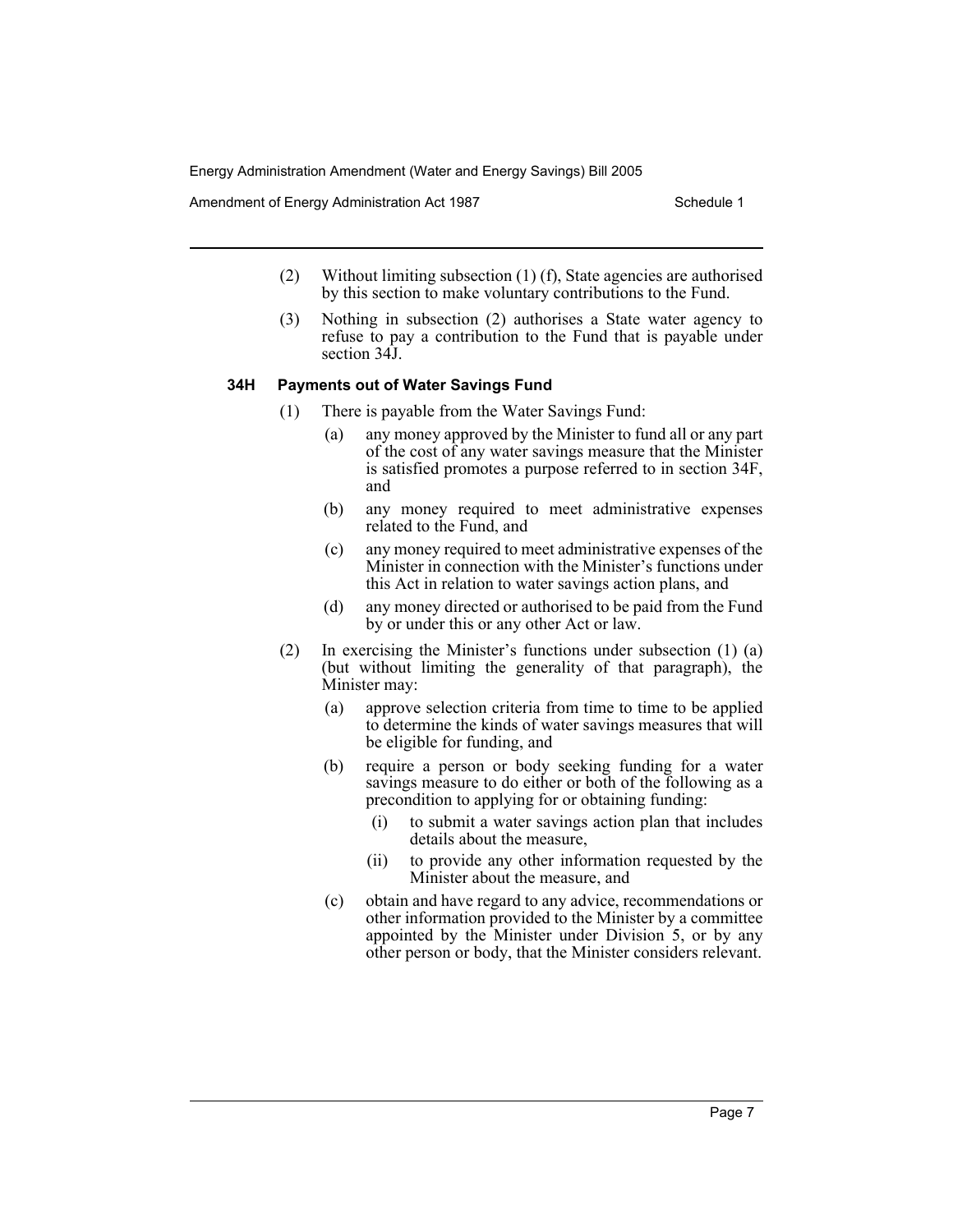Schedule 1 Amendment of Energy Administration Act 1987

#### **34I Investment of money in Water Savings Fund**

The Minister may invest money in the Water Savings Fund:

- (a) in such manner as may be authorised by the *Public Authorities (Financial Arrangements) Act 1987*, or
- (b) if that Act does not confer power on the Minister to invest the money, in any other manner approved by the Treasurer.

#### **34J Minister may require State water agencies to make contributions**

- (1) The Minister may, by order published in the Gazette, require any one or more State water agencies to make an annual contribution for a specified financial year to the Water Savings Fund. **Note.** The Minister may amend or repeal an order made under this section. See section 43 of the *Interpretation Act 1987*.
- (2) An order under subsection (1):
	- (a) must specify the annual contributions payable by each State water agency to which it applies (being an amount that does not exceed the maximum amount, if any, prescribed by the regulations), and
	- (b) may specify that an annual contribution may be paid by instalments during the financial year to which the order applies, and
	- (c) must specify the time or, in the case of an annual contribution that is payable by instalments, the times at which any contribution required under the order is to be made, and
	- (d) may be made before or during the financial year to which it relates.
- (3) If a State water agency to which an order under subsection (1) is to apply is constituted by or under an Act that is administered by a Minister other than the Minister administering this section, the order may be made only with the concurrence of the Minister administering the Act by or under which the agency is constituted.
- (4) If a State water agency to which an order under subsection (1) is to apply is a local water utility within the meaning of the *Water Management Act 2000* but not a State owned corporation, the Minister must consult with each of the following before making the order:
	- (a) the State water agency,
	- (b) the Local Government and Shires Associations of New South Wales.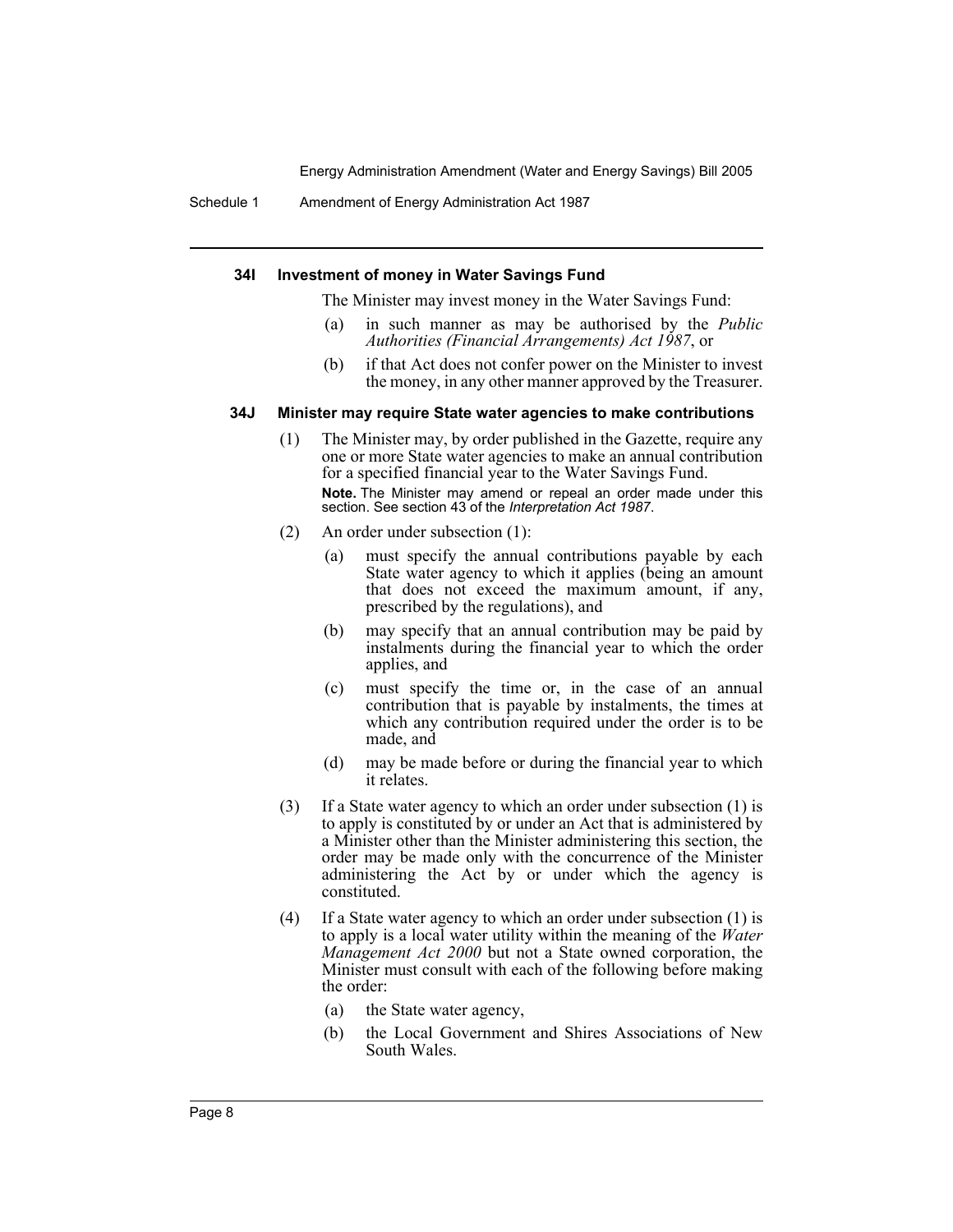Amendment of Energy Administration Act 1987 **Schedule 1** Schedule 1

- (5) The Minister is to cause a copy of an order under subsection (1) to be served on the State water agencies to which it applies as soon as is reasonably practicable after the order is published in the Gazette.
- (6) A failure to comply with subsection (5) does not affect the validity of an order under subsection (1).
- (7) Despite any other Act or law, a State water agency to which an order under subsection (1) applies must pay into the Fund such amounts at such times as may be required by the order.
- (8) An amount that is payable by a State water agency under an order under subsection  $(1)$  may be recovered by the Minister as a debt in any court of competent jurisdiction for payment into the Fund.
- (9) If the Independent Pricing and Regulatory Tribunal is required by or under the *Independent Pricing and Regulatory Tribunal Act 1992* to determine a maximum price for a water service provided by a State water agency, any requirement imposed on the agency by this section to pay an amount into the Fund is to be treated for the purposes of section 16A of that Act as a requirement with which the agency must comply in providing the service.

**Note.** Section 16A of the *Independent Pricing and Regulatory Tribunal Act 1992* enables the Minister responsible for a government agency to direct the Tribunal, when it makes a determination of the maximum price for a government monopoly service provided by the agency, to include in the maximum price an amount representing the efficient cost of complying with a specified requirement imposed on the agency. It also enables the Minister to direct the Tribunal, when it makes a determination of the methodology for fixing the maximum price for the service, to include in the methodology a factor representing such a cost.

# **Division 3 Energy Savings Fund**

## **34K Establishment of Energy Savings Fund**

There is to be established in the Special Deposits Account a fund called the "Energy Savings Fund".

# **34L Purposes of Energy Savings Fund**

- (1) The purposes of the Energy Savings Fund are:
	- (a) to provide funding to encourage energy savings, and
	- (b) to provide funding to address peak demand for energy, and
	- (c) to provide funding to stimulate investment in innovative energy savings measures, and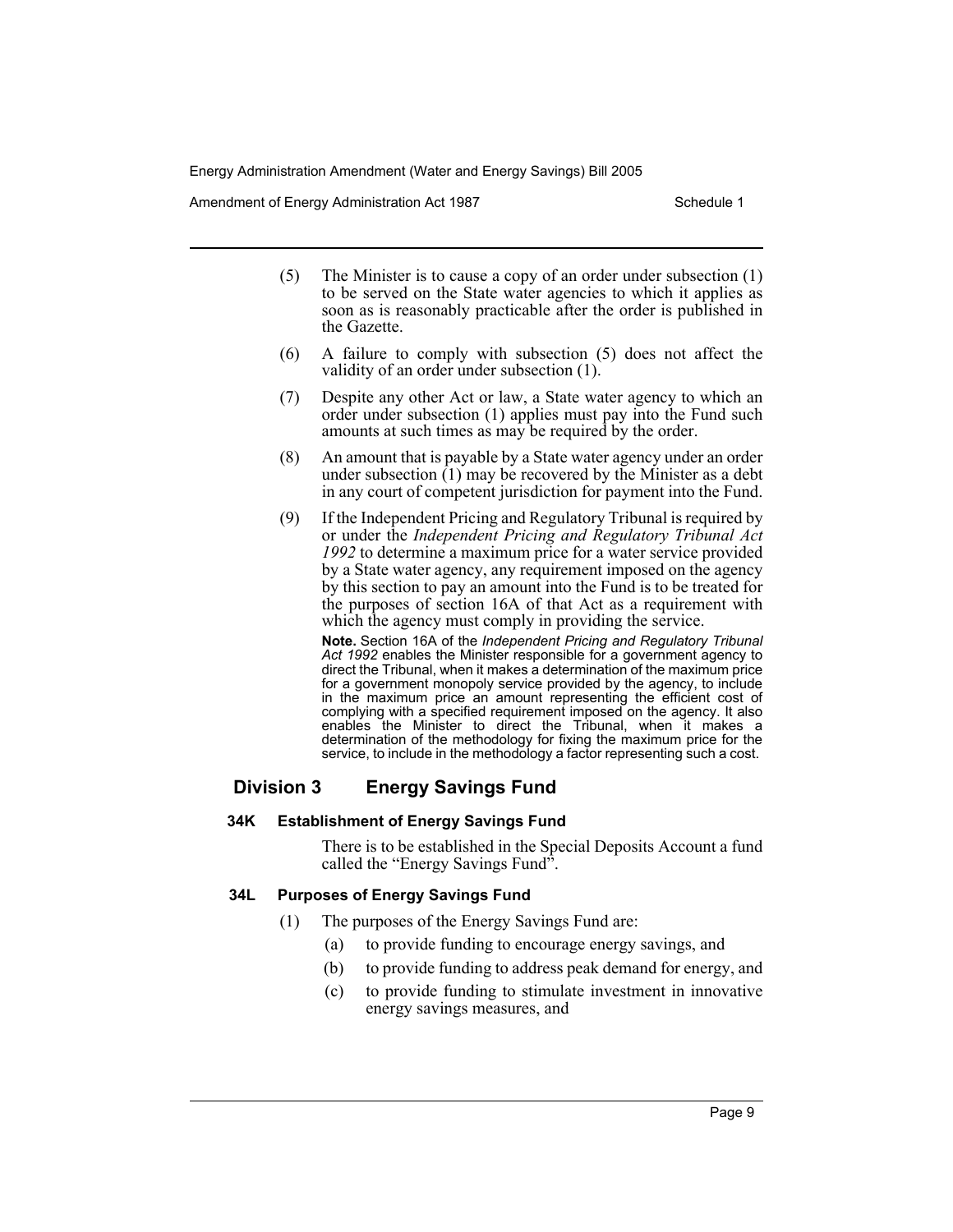#### Schedule 1 Amendment of Energy Administration Act 1987

- (d) to provide funding to increase public awareness and acceptance of the importance of energy savings measures, and
- (e) to provide funding for cost effective energy savings measures that reduce greenhouse gas emissions arising from the use of energy, and
- (f) to provide funding for contributions made by the State for the purposes of national energy regulation.
- (2) However, it is not a purpose of the Fund to provide funding for investment in low emission power generation, or any other kind of power generation, where the primary purpose of the generation is to generate energy for sale into the power grid.

#### **34M Payments into Energy Savings Fund**

- (1) There is payable into the Energy Savings Fund:
	- (a) all money received from contributions required to be made to the Fund under section 34P, and
	- (b) all money advanced by the Treasurer for the Fund, and
	- (c) all money appropriated by Parliament for the purposes of the Fund, and
	- (d) the proceeds of the investment of money in the Fund, and
	- (e) all money directed or authorised to be paid into the Fund by or under this or any other Act or law, and
	- (f) all money received from voluntary contributions to the Fund made by any other person or body.
- (2) Without limiting subsection (1) (f), State agencies are authorised by this section to make voluntary contributions to the Fund.
- (3) Nothing in subsection (2) authorises a distribution network service provider to refuse to pay a contribution to the Fund that is payable under section 34P.

#### **34N Payments out of Energy Savings Fund**

- (1) There is payable from the Energy Savings Fund:
	- (a) any money approved by the Minister to fund all or any part of the cost of any energy savings measure that the Minister is satisfied promotes a purpose referred to in section 34L, and
	- (b) any money approved by the Minister to fund all or any part of the contributions that the State is required to make for the purposes of national energy regulation, and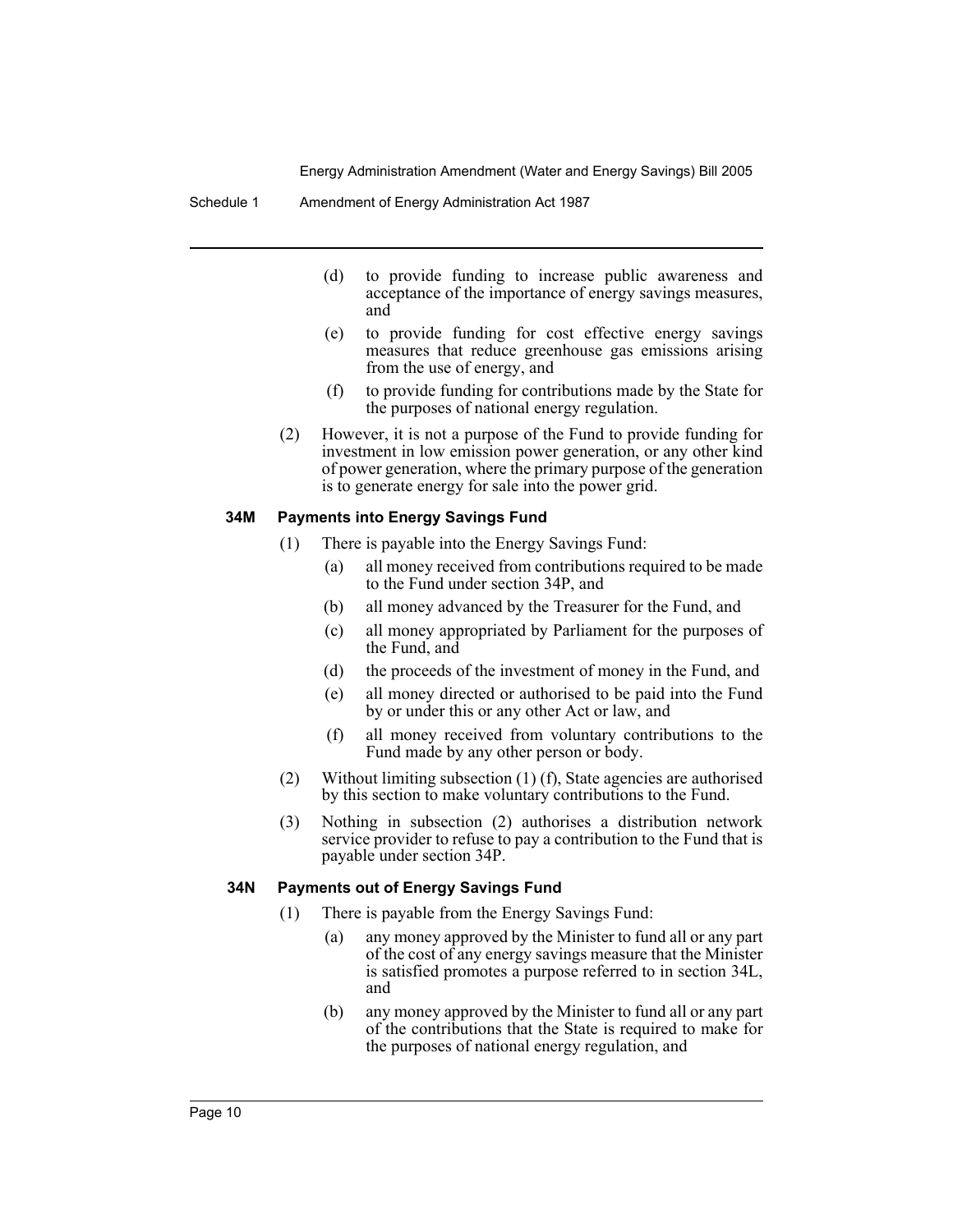Amendment of Energy Administration Act 1987 New York Schedule 1

- (c) any money required to meet administrative expenses related to the Fund, and
- (d) any money required to meet administrative expenses of the Minister in connection with the Minister's functions under this Act in relation to energy savings action plans, and
- (e) any money directed or authorised to be paid from the Fund by or under this or any other Act or law.
- (2) In exercising the Minister's functions under subsection (1) (a) (but without limiting the generality of that paragraph), the Minister may:
	- (a) approve selection criteria from time to time to be applied to determine the kinds of energy savings measures that will be eligible for funding from the Fund, and
	- (b) require a person or body seeking funding for an energy savings measure to do either or both of the following as a precondition to applying for or obtaining funding:
		- (i) to submit an energy savings action plan that includes details about the measure,
		- (ii) to provide any other information requested by the Minister about the measure, and
	- (c) obtain and have regard to any advice, recommendations or other information provided to the Minister by a committee appointed by the Minister under Division 5, or by any other person or body, that the Minister considers relevant.

#### **34O Investment of money in Energy Savings Fund**

The Minister may invest money in the Energy Savings Fund:

- (a) in such manner as may be authorised by the *Public Authorities (Financial Arrangements) Act 1987*, or
- (b) if that Act does not confer power on the Minister to invest the money, in any other manner approved by the Treasurer.

#### **34P Minister may require distribution network service providers to make contributions**

(1) The Minister may, by order published in the Gazette, require any one or more distribution network service providers to make an annual contribution for a specified financial year to the Energy Savings Fund.

**Note.** The Minister may amend or repeal an order made under this section. See section 43 of the *Interpretation Act 1987*.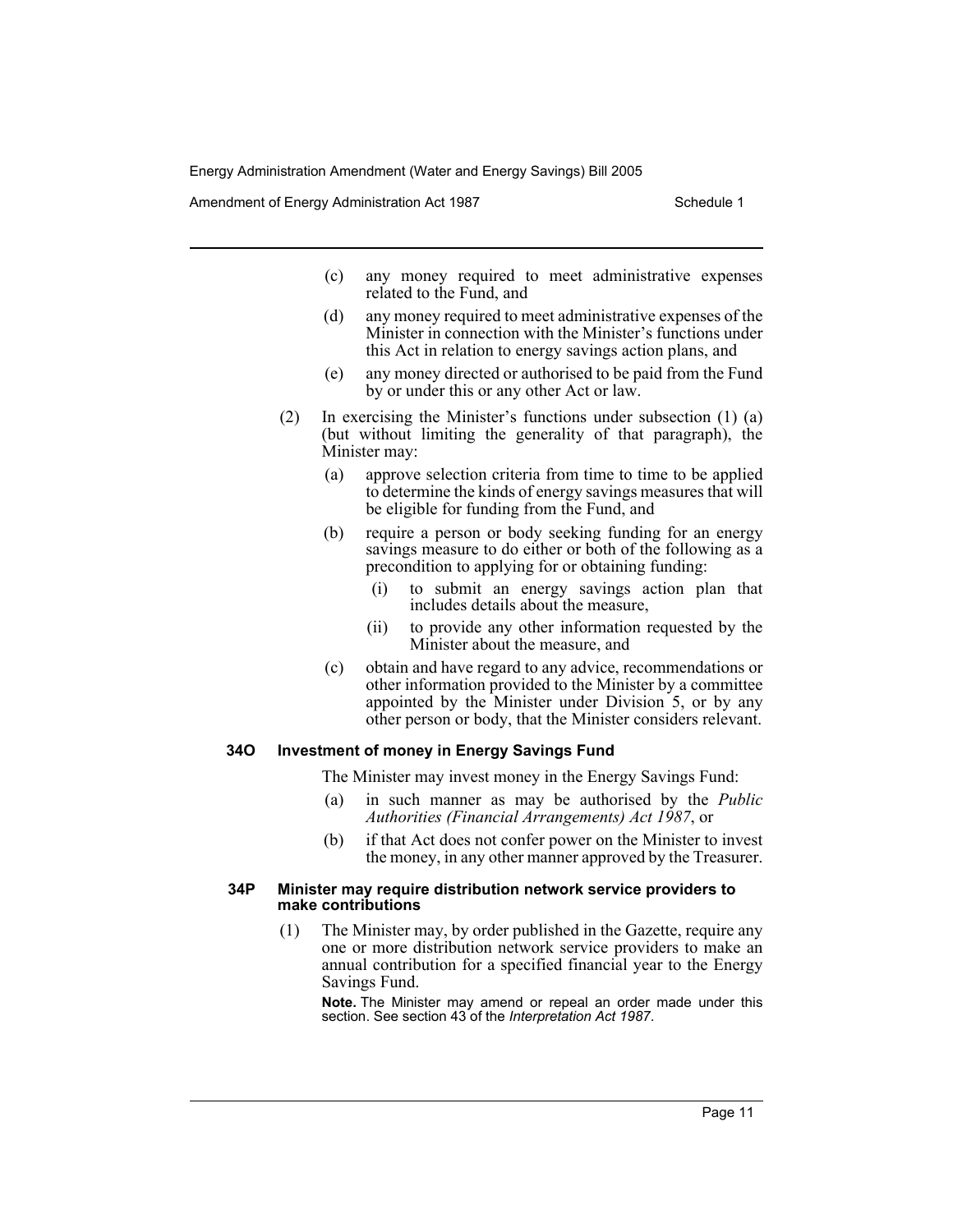Schedule 1 Amendment of Energy Administration Act 1987

- (2) An order under subsection (1):
	- (a) must specify the annual contributions payable by each distribution network service provider to which it applies (being an amount that does not exceed the maximum amount, if any, prescribed by the regulations), and
	- (b) may specify that an annual contribution may be paid by instalments during the financial year to which the order applies, and
	- (c) must specify the time or, in the case of an annual contribution that is payable by instalments, the times at which any contribution required under the order is to be made, and
	- (d) may be made before or during the financial year to which it relates.
- (3) An order under subsection (1) may be made only with:
	- (a) the concurrence of the Treasurer, and
	- (b) if section 14 (Licences) of the *Electricity Supply Act 1995* is administered by a Minister other than the Minister administering this section—the concurrence of the Minister administering section 14 of that Act.
- (4) The Minister is to cause a copy of an order under subsection (1) to be served on the distribution network service providers to which it applies as soon as is reasonably practicable after the order is published in the Gazette.
- (5) A failure to comply with subsection (4) does not affect the validity of an order under subsection (1).
- (6) Despite any other Act or law, a distribution network service provider to which an order under subsection (1) applies must pay into the Fund such amounts at such times as may be required by the order.
- (7) An amount that is payable by a distribution network service provider under an order under subsection (1) may be recovered by the Minister as a debt in any court of competent jurisdiction for payment into the Fund.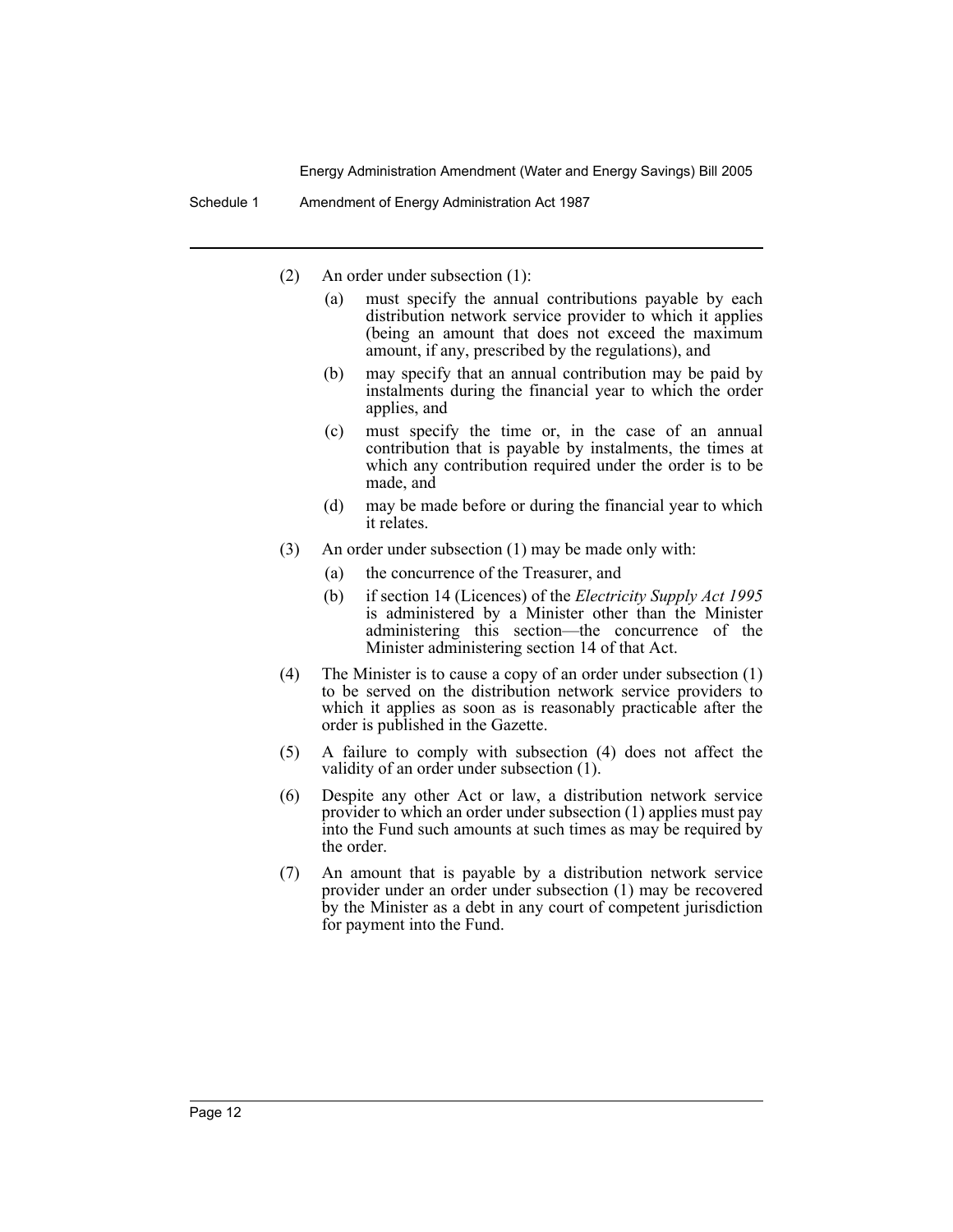Amendment of Energy Administration Act 1987 New York Schedule 1

# **Division 4 Savings action plans**

#### **34Q Preparation of draft savings action plans**

#### (1) **Draft water savings action plans**

Each designated water user is to prepare a draft water savings action plan and submit it to the Minister for approval:

- (a) if the user is a designated water user on the commencement of this section—within the period prescribed by a savings order after the commencement of this section, or
- (b) if the user becomes a designated water user after the commencement of this section—within the period prescribed by a savings order after the user becomes a designated water user, or
- (c) if an approved water savings action plan previously prepared by the user expires or is wholly revoked—within the period prescribed by a savings order after the approved action plan expires or is revoked.

#### (2) **Draft energy savings action plans**

Each designated energy user is to prepare a draft energy savings action plan and submit it to the Minister for approval:

- (a) if the user is a designated energy user on the commencement of this section—within the period prescribed by a savings order after the commencement of this section, or
- (b) if the user becomes a designated energy user after the commencement of this section—within the period prescribed by a savings order after the user becomes a designated energy user, or
- (c) if an approved energy savings action plan previously prepared by the user expires or is wholly revoked—within the period prescribed by a savings order after the approved action plan expires or is revoked.

#### (3) **Joint water and energy draft savings action plans**

If a person or body is both a designated water user and designated energy user, a draft savings action plan dealing with both water and energy use by the person or body may be prepared and submitted to the Minister for approval.

#### (4) **Amendment or replacement of savings action plans**

A designated water user or designated energy user may prepare and submit for approval by the Minister a draft savings action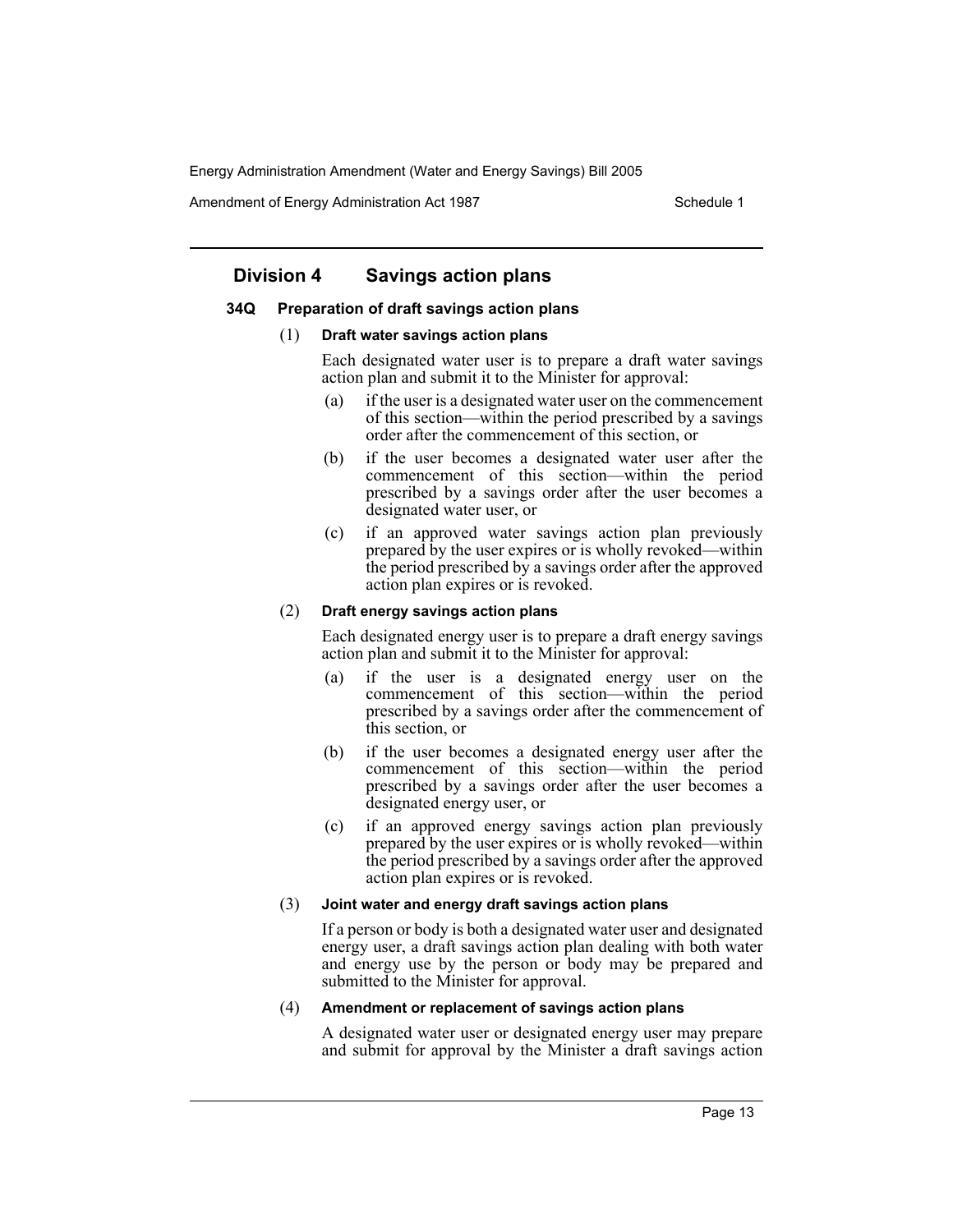Schedule 1 Amendment of Energy Administration Act 1987

plan that amends or replaces a savings action plan at any time while that savings action plan is in effect.

## **34R Contents of draft savings action plans**

- (1) A draft water savings action plan must include the following:
	- (a) a description of the designated water user's current water usage,
	- (b) a list of individual water savings measures prioritised in terms of water saved, cost effectiveness and potential benefits,
	- (c) a statement concerning the water savings measures included on that list that the designated water user proposes to implement in the 4-year period following approval of the action plan (including initial set up costs and annual costs for each measure and time frames for implementation),
	- (d) any other matter prescribed by a savings order.
- (2) A draft energy savings action plan must include the following:
	- (a) a description of the designated energy user's current energy usage,
	- (b) a list of individual energy savings measures prioritised in terms of energy saved, cost effectiveness and potential benefits,
	- (c) a statement concerning the energy savings measures included on that list that the designated energy user proposes to implement in the 4-year period following approval of the action plan (including initial set up costs and annual costs for each measure and time frames for implementation),
	- (d) any other matter prescribed by a savings order.
- (3) A draft savings action plan must be prepared in accordance with such guidelines concerning the preparation of savings action plans as may be issued by the Minister from time to time and published in the Gazette.

## **34S Approval of savings action plans**

- (1) The Minister may:
	- (a) approve a draft savings action plan submitted by a designated water user or designated energy user, without alteration or with such alteration as the Minister thinks fit, or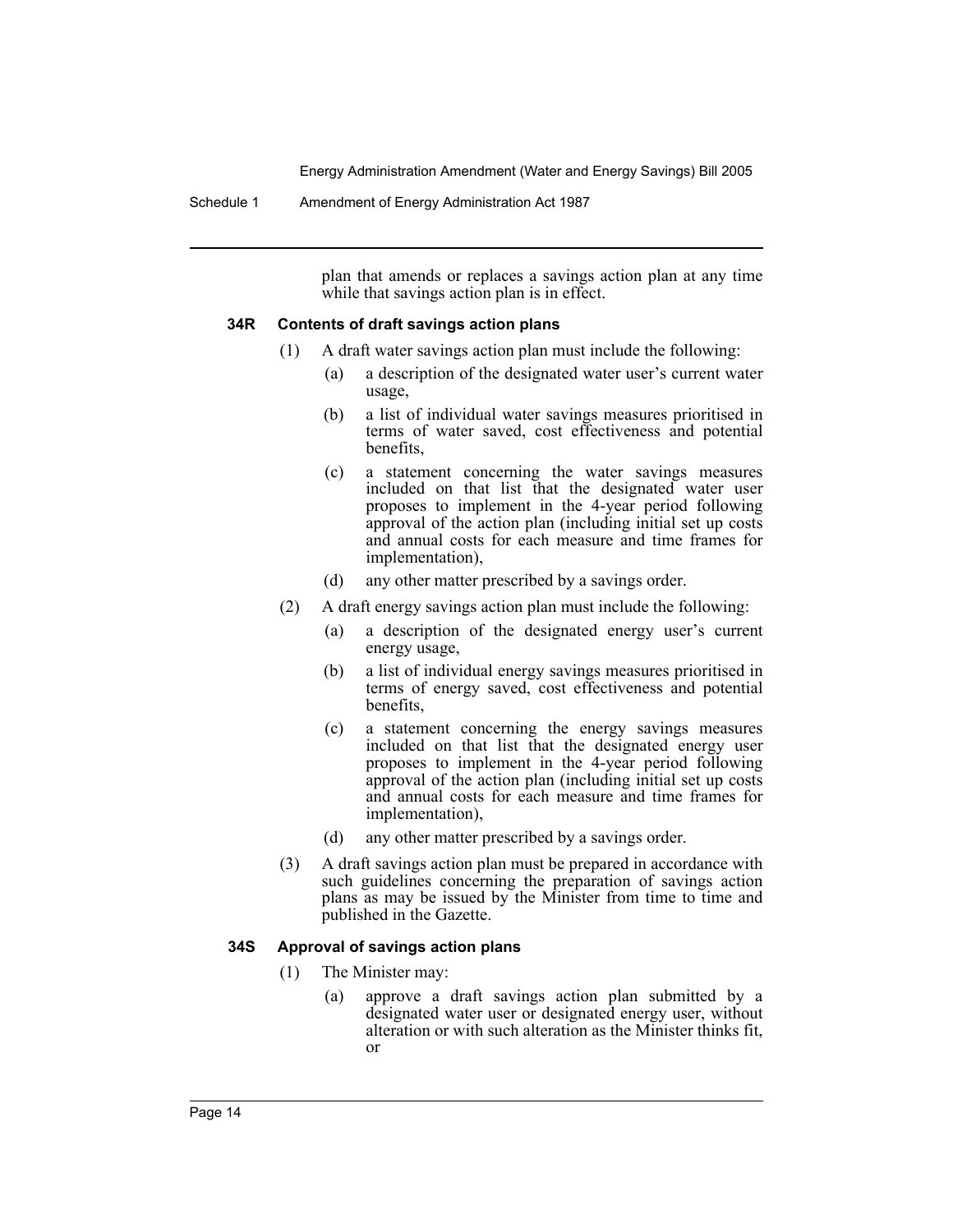Amendment of Energy Administration Act 1987 New York Schedule 1

- (b) refer the draft savings action plan back to the user for further consideration.
- (2) Before making any alterations to the draft savings action plan, the Minister must consult the designated water user or designated energy user that submits the plan.
- (3) If the Minister approves a savings action plan, the Minister must give the designated water user or designated energy user that submits the plan written notice of the following within 14 days after approving the plan:
	- (a) that the Minister has approved the plan,
	- (b) the day on which the plan was approved.

## **34T Duration of a savings action plan**

A savings action plan that has been approved by the Minister:

- (a) has effect on and from the day on which the Minister serves a written notice on the designated water user or designated energy user that submitted the plan indicating the day on which the Minister approved the action plan, and
- (b) expires on the fourth anniversary of the day on which the Minister approved the action plan, unless sooner revoked by the Minister.

#### **34U Amendment, replacement or revocation of savings action plans**

- (1) A savings action plan may be amended or replaced by a subsequent savings action plan prepared and approved in accordance with this Division.
- (2) A savings action plan may also be amended by the Minister, but only in the circumstances, in relation to the matters and to the extent the action plan provides.
- (3) The Minister may revoke a savings action plan, wholly or in part.
- (4) The amendment or revocation of a savings action plan by the Minister under this section takes effect on the day on which written notice of the amendment or revocation is served on the designated water user or designated energy user concerned or on a later date specified in the notice.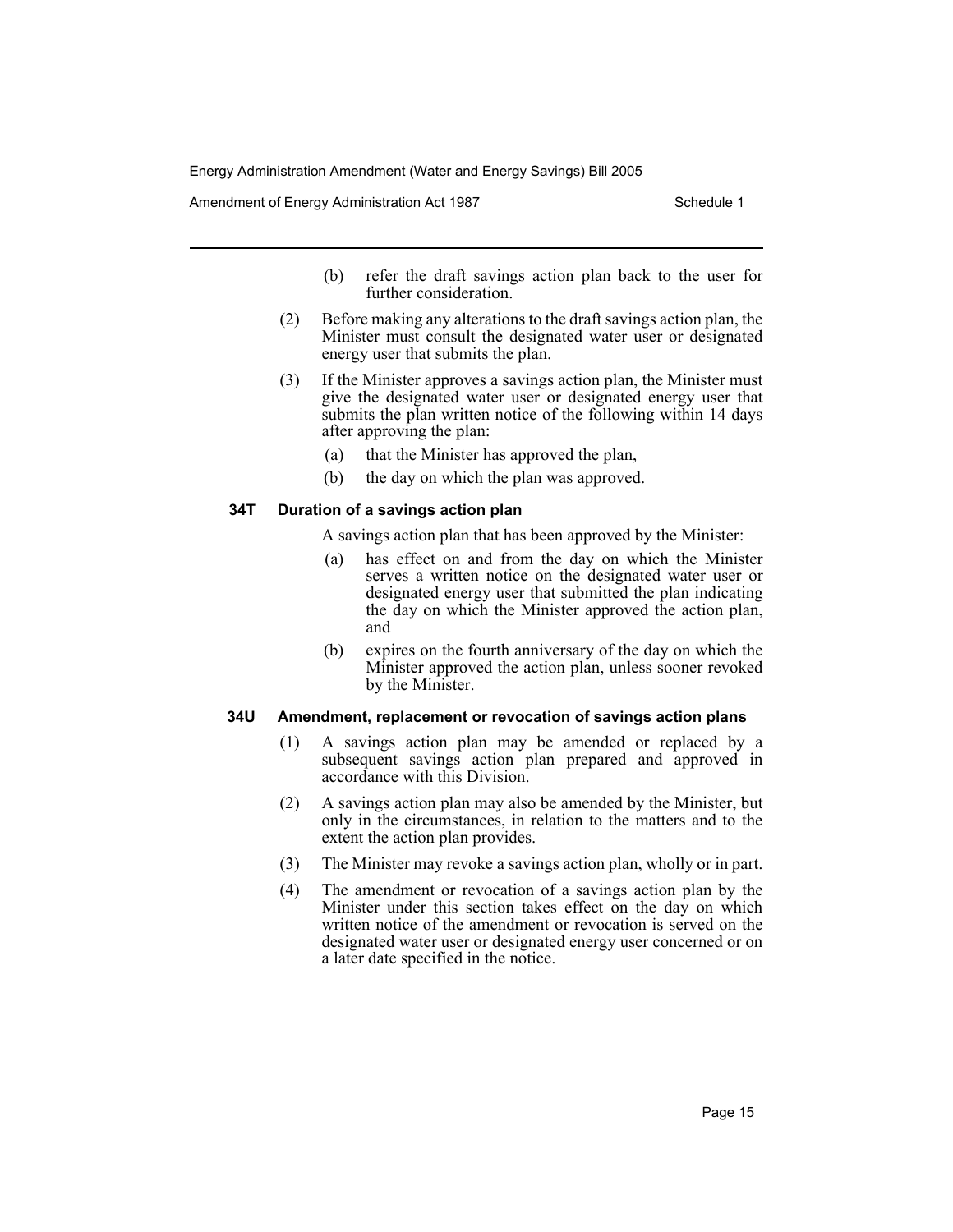Schedule 1 Amendment of Energy Administration Act 1987

#### **34V Compliance with this Division and savings action plans**

(1) A designated water user or designated energy user must prepare and submit a savings action plan in accordance with the provisions of this Division.

Maximum penalty: 50 penalty units.

- (2) It is a defence to a prosecution for an offence against subsection (1) if the defendant proves that the defendant had a reasonable excuse for not preparing or submitting a savings action plan in accordance with the provisions of this Division.
- (3) Nothing in this Division requires a designated water user or designated energy user to implement any savings measures specified in a savings action plan submitted by the user and approved under this Division unless the regulations so provide.
- (4) Without limiting subsection (3), the regulations may make provision for or with respect to the following:
	- (a) the implementation of savings measures that are set out in savings action plans approved under this Division,
	- (b) the issuing of directions by the Minister to designated water users and designated energy users to implement savings measures set out in savings action plans approved under this Division (whether issued at the time of approval or subsequently).
- (5) Proceedings for an offence against subsection (1) or an offence against a provision of the regulations relating to the implementation of a savings measure set out in a savings action plan may only be instituted with the written consent of the Minister.
- (6) However, nothing in subsection (5) requires the consent of the Minister before a penalty notice can be issued for an offence.

# **Division 5 Advisory committees**

## **34W Committees**

- (1) The Minister may establish standing or special committees for the purpose of advising the Minister in the exercise of the Minister's functions under this Part.
- (2) The Minister may appoint as a member of any such committee any person who, in the Minister's opinion, appears to be qualified to be a member of the committee.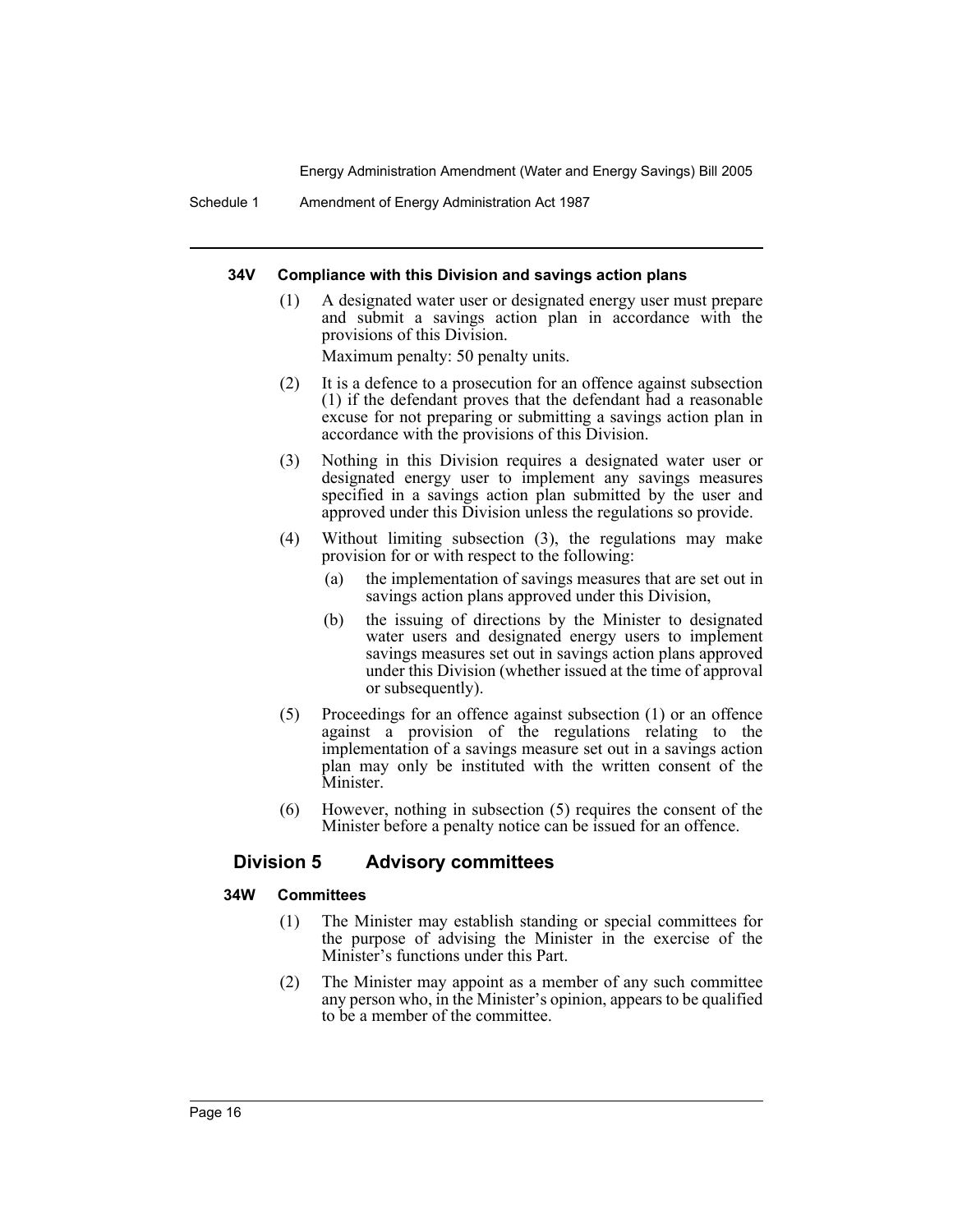Amendment of Energy Administration Act 1987 New York Schedule 1

- (3) The Minister must appoint one of the members of a committee to be chairperson of the committee.
- (4) A committee may, subject to this section and to any directions of the Minister, regulate its procedure in such manner as it thinks fit.
- (5) The Minister may specify the number of persons who are to constitute a quorum of a committee.

#### **[8] Section 40 Persons may be required to furnish information**

Insert after section 40 (1):

- (1A) The Minister may, by notice in writing, require a water or energy service provider to furnish to the Minister such information concerning such of the following matters as may be specified in the notice:
	- (a) the identity of the persons or bodies to which the provider provides a water service within a water savings area,
	- (b) the identity of the persons or bodies to which the provider provides an energy service,
	- (c) the amount of water or energy that is provided to any such persons or bodies by the provider.

## **[9] Section 40 (4) and (5)**

Insert after section 40 (3):

- (4) Compliance with a requirement under this section to furnish information is not to be regarded as:
	- (a) a breach of contract or confidence or otherwise as a civil wrong, or
	- (b) a breach of any instrument, or
	- (c) an event of default under any contract or other instrument, or
	- (d) giving rise to any remedy by a party to a contract or other instrument, or as causing or permitting the termination of, or exercise of rights under, any contract or other instrument.
- (5) In this section:

*water or energy service provider* means any of the following:

- (a) an energy services corporation within the meaning of the *Energy Services Corporations Act 1995*,
- (b) Sydney Water Corporation,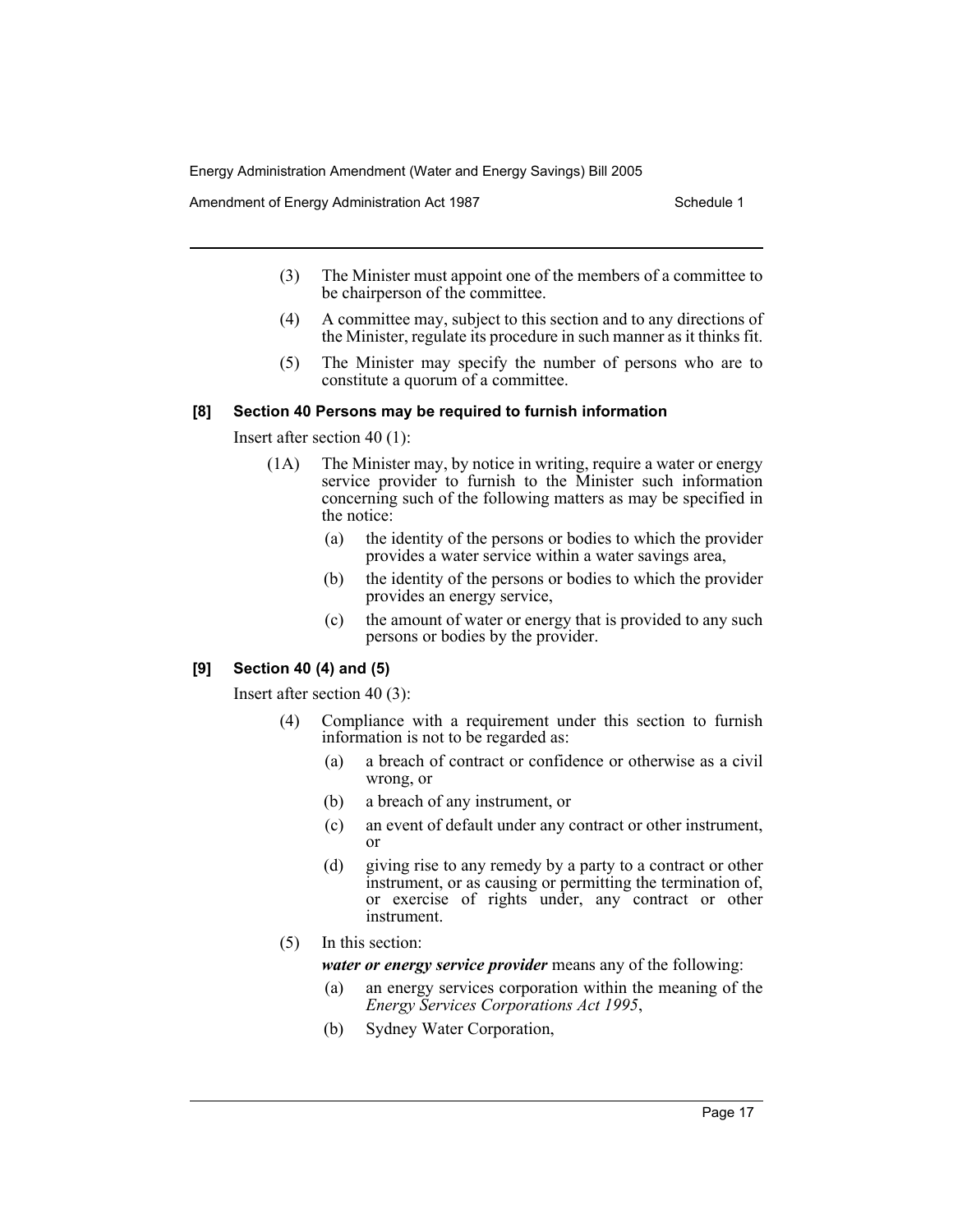Schedule 1 Amendment of Energy Administration Act 1987

(c) any other person or body (or person or body belonging to a class of persons or bodies) prescribed by a savings order that provides a water service or energy service.

## **[10] Section 41 Disclosure of information**

Insert at the end of the section:

(2) Without limiting subsection (1) (c), nothing in this section or any other Act or law prevents the Minister from disclosing information about any matter referred to in section 40 (1A) that is furnished to the Minister under that section where that information is disclosed to indicate why persons or bodies have been, or are to be, prescribed as designated water users or designated energy users by a savings order.

#### **[11] Section 43A**

Insert after section 43:

#### **43A Service of documents**

- (1) A document that is authorised or required by this Act or the regulations to be served on any person may be served by:
	- (a) in the case of a natural person:
		- (i) delivering it to the person personally, or
		- (ii) sending it by post to the address specified by the person for the giving or service of documents or, if no such address is specified, the residential or business address of the person last known to the person giving or serving the document, or
		- (iii) sending it by facsimile transmission to the facsimile number of the person, or
	- (b) in the case of a body corporate:
		- (i) leaving it with a person apparently of or above the age of 16 years at, or by sending it by post to, the head office, a registered office or a principal office of the body corporate or to an address specified by the body corporate for the giving or service of documents, or
		- (ii) sending it by facsimile transmission to the facsimile number of the body corporate.
- (2) Nothing in this section affects the operation of any provision of a law or of the rules of a court authorising a document to be served on a person in any other manner.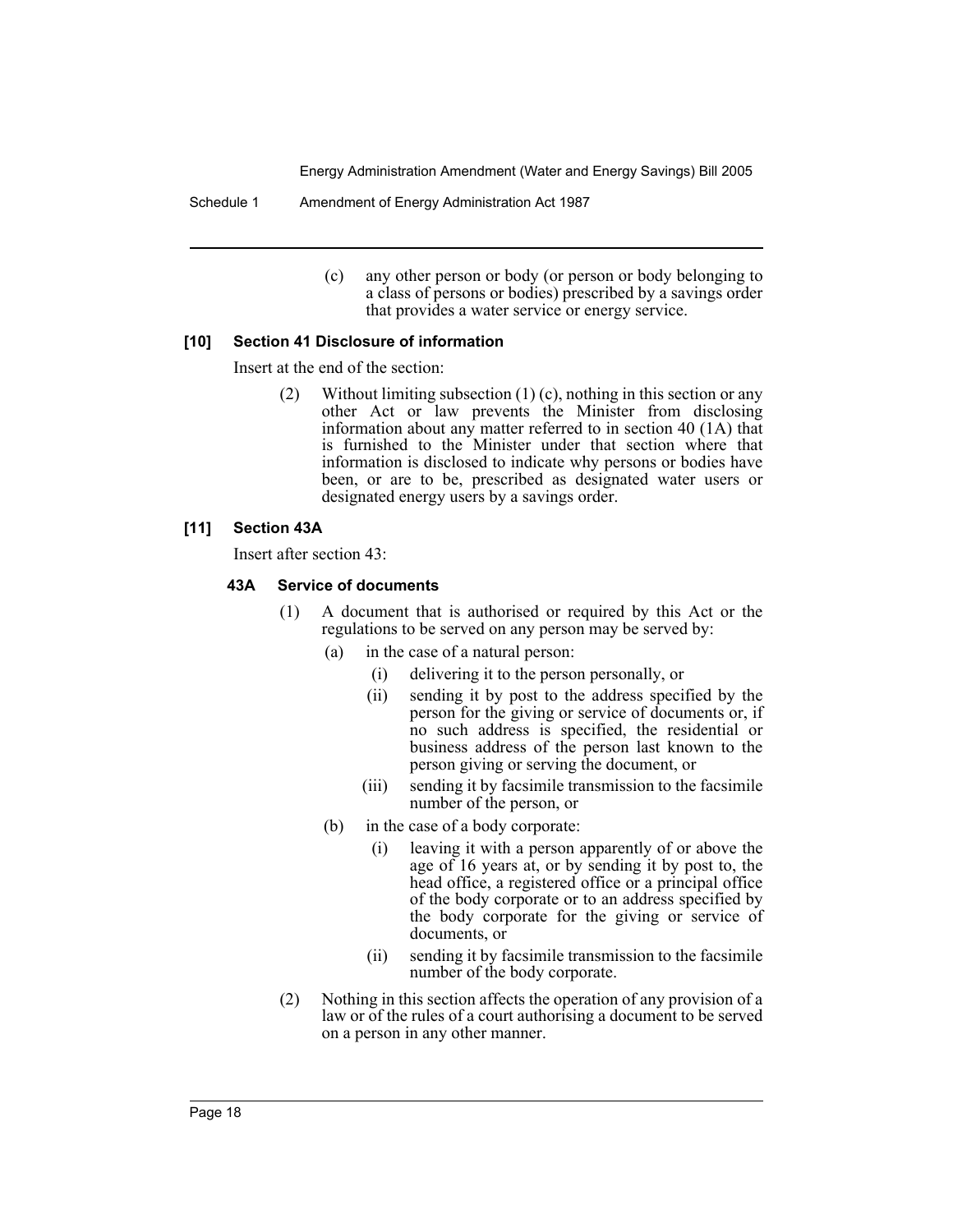Amendment of Energy Administration Act 1987 New York Schedule 1

#### **[12] Section 45**

Omit the section. Insert instead:

#### **45 Delegation**

- (1) The Minister may, by instrument in writing, delegate the exercise of any of the Minister's functions under this Act or the regulations (other than this power of delegation).
- (2) The Corporation may, by instrument in writing, delegate the exercise of any of its functions (other than this power of delegation).
- (3) The Director-General may, by instrument in writing, delegate the exercise of any of the Director-General's functions under this Act or any other Act administered by the Minister (other than this power of delegation).
- (4) The Director-General may delegate the exercise of any of the functions delegated to the Director-General by the Minister or the Corporation, unless the Minister or the Corporation (as the case may be) otherwise provides in the instrument of delegation to the Director-General.
- (5) A delegation may be made only to:
	- (a) the Director-General, or
	- (b) a member of staff of a Government Department, or
	- (c) the holder of a particular statutory or public office, or
	- (d) a committee established under section 10 or Division 5 of Part 6A.

#### **[13] Section 46A Penalty notices (as inserted by the Electricity (Consumer Safety) Act 2004)**

Insert "or the Director-General" after "the Corporation" in section 46A (9).

## **[14] Section 47A**

Insert after section 47:

## **47A Offences by corporations**

(1) If a corporation contravenes, whether by act or omission, any provision of this Act or the regulations, each person who is a director of the corporation or who is concerned in the management of the corporation is taken to have contravened the same provision if the person knowingly authorised or permitted the contravention.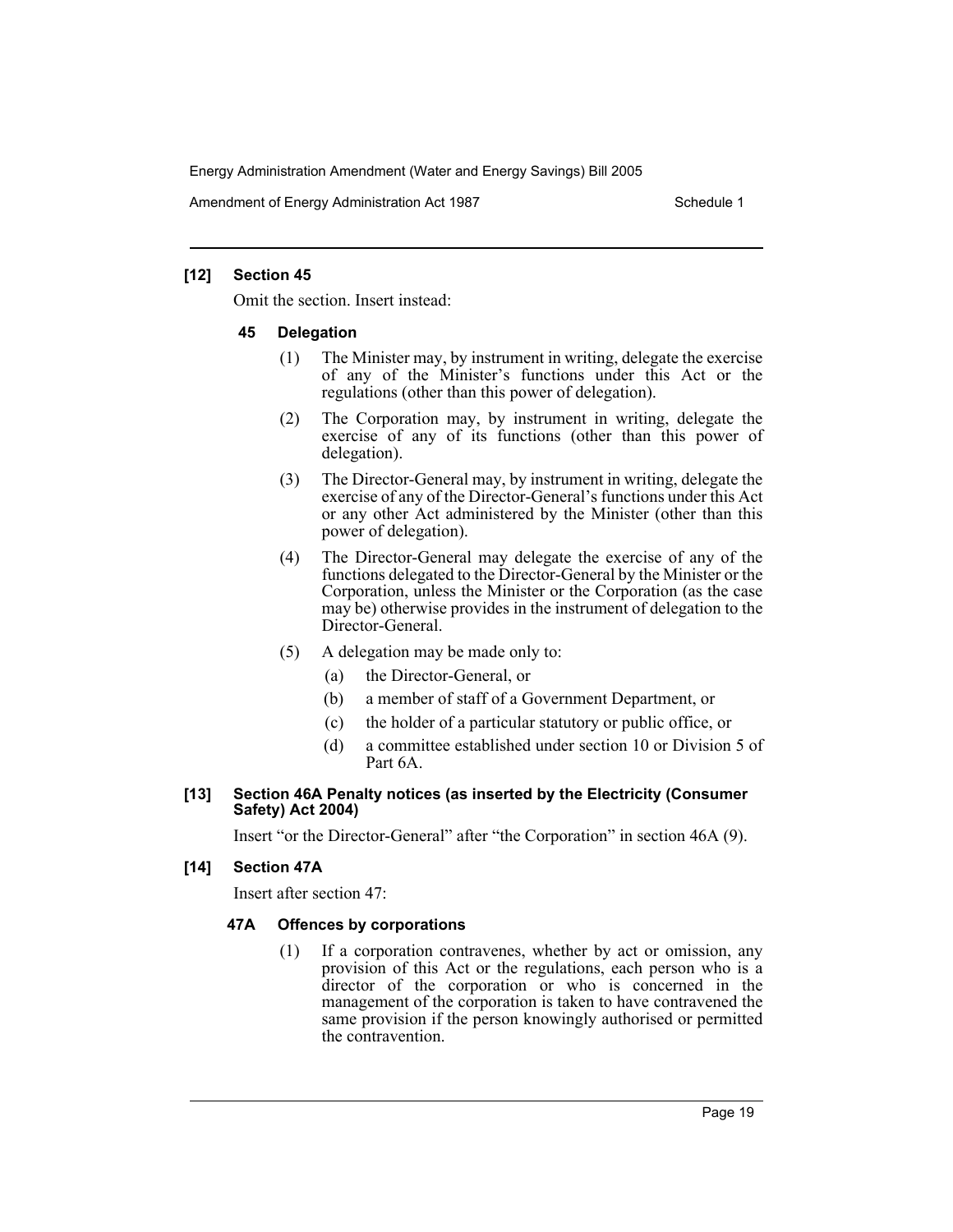Schedule 1 Amendment of Energy Administration Act 1987

- (2) A person may be proceeded against and convicted under a provision pursuant to subsection (1) whether or not the corporation has been proceeded against or has been convicted under the provision.
- (3) Nothing in this section affects any liability imposed on a corporation for an offence committed by the corporation under this Act or the regulations.

## **[15] Schedule 2 Savings, transitional and other provisions**

Insert at the end of clause 1 (1):

*Energy Administration Amendment (Water and Energy Savings) Act 2005*

## **[16] Schedule 2**

Insert at the end of the Schedule (with appropriate Part and clause numbering):

# **Part Provisions consequent on enactment of Energy Administration Amendment (Water and Energy Savings) Act 2005**

# **Existing delegations**

The substitution of section 45 by the *Energy Administration Amendment (Water and Energy Savings) Act 2005* does not affect the continued validity of any delegation in force under that section immediately before the substitution.

## **Department of Energy, Utilities and Sustainability**

The Department of Energy, Utilities and Sustainability (which was previously called the Department of Energy) established under section 6 of this Act before the repeal of that section is taken to have been established under the *Public Sector Employment and Management Act 2002*.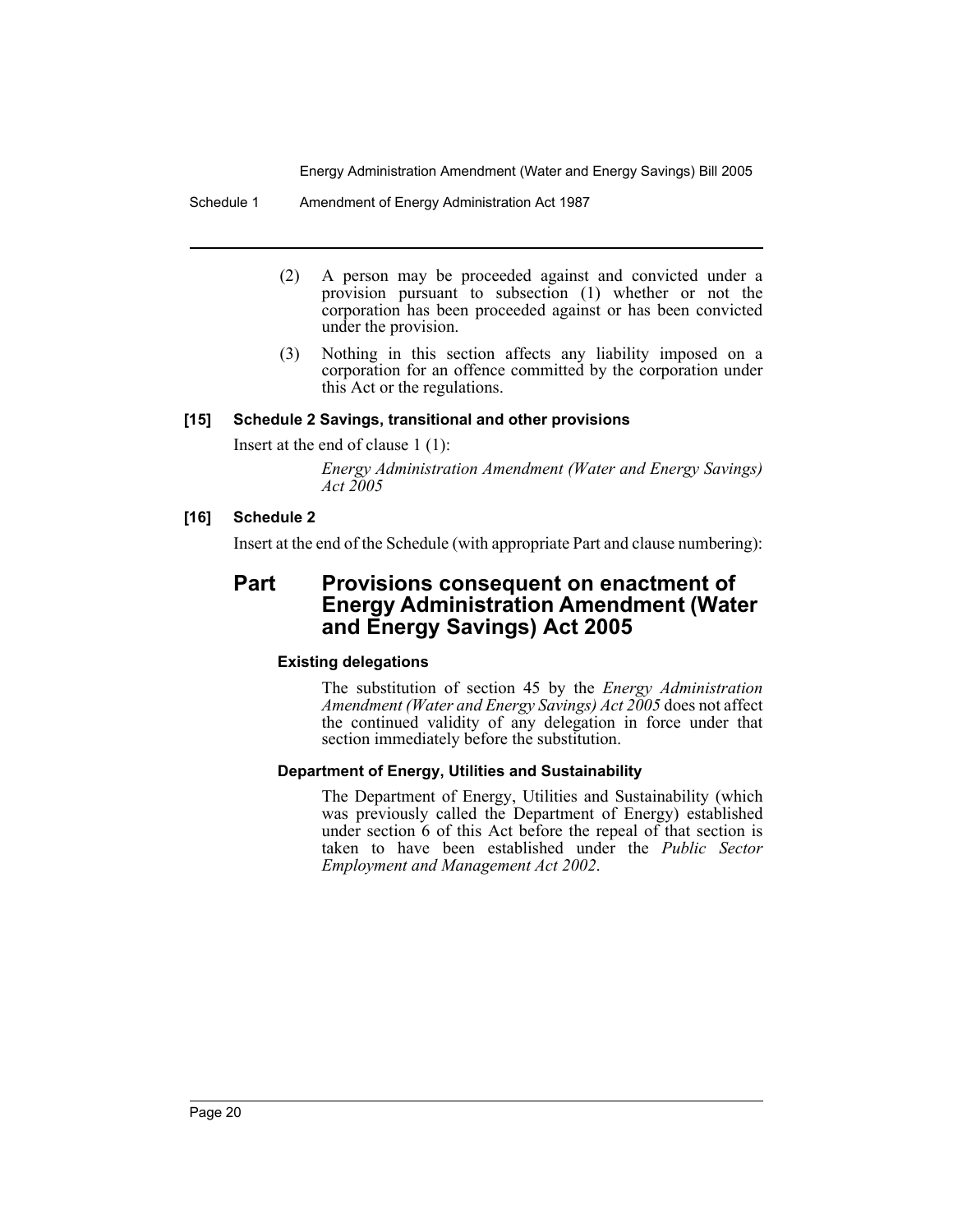Consequential amendment of other Acts and Regulations Schedule 2

# **Schedule 2 Consequential amendment of other Acts and Regulations**

(Section 4)

# **2.1 Electricity (Consumer Safety) Act 2004 No 4**

## **[1] Schedule 1 Savings, transitional and other provisions**

Omit "*Energy Administration Act 1987*" from the definition of *new electricity safety legislation* in clause 2 (1).

Insert instead "*Energy and Utilities Administration Act 1987*".

## **[2] Schedule 3, heading**

Omit "**Energy Administration Act 1987**".

Insert instead "**Energy and Utilities Administration Act 1987**".

# **2.2 Electricity Safety Act 1945 (1946 No 13)**

## **[1] Section 4 Definitions**

Omit "*Energy Administration Act 1987*" from the definition of *Corporation* in section  $4(1)$ .

Insert instead "*Energy and Utilities Administration Act 1987*".

## **[2] Section 9 Additional functions of Energy Corporation**

Omit "*Energy Administration Act 1987*" from section 9 (1). Insert instead "*Energy and Utilities Administration Act 1987*".

# **2.3 Electricity Safety (Equipment Efficiency) Regulation 1999**

## **Clause 3 Definitions**

Omit "*Energy Administration Act 1987*" from the definition of *the Act* in clause 3 (1) (as amended by the *Electricity (Consumer Safety) Act 2004*). Insert instead "*Energy and Utilities Administration Act 1987*".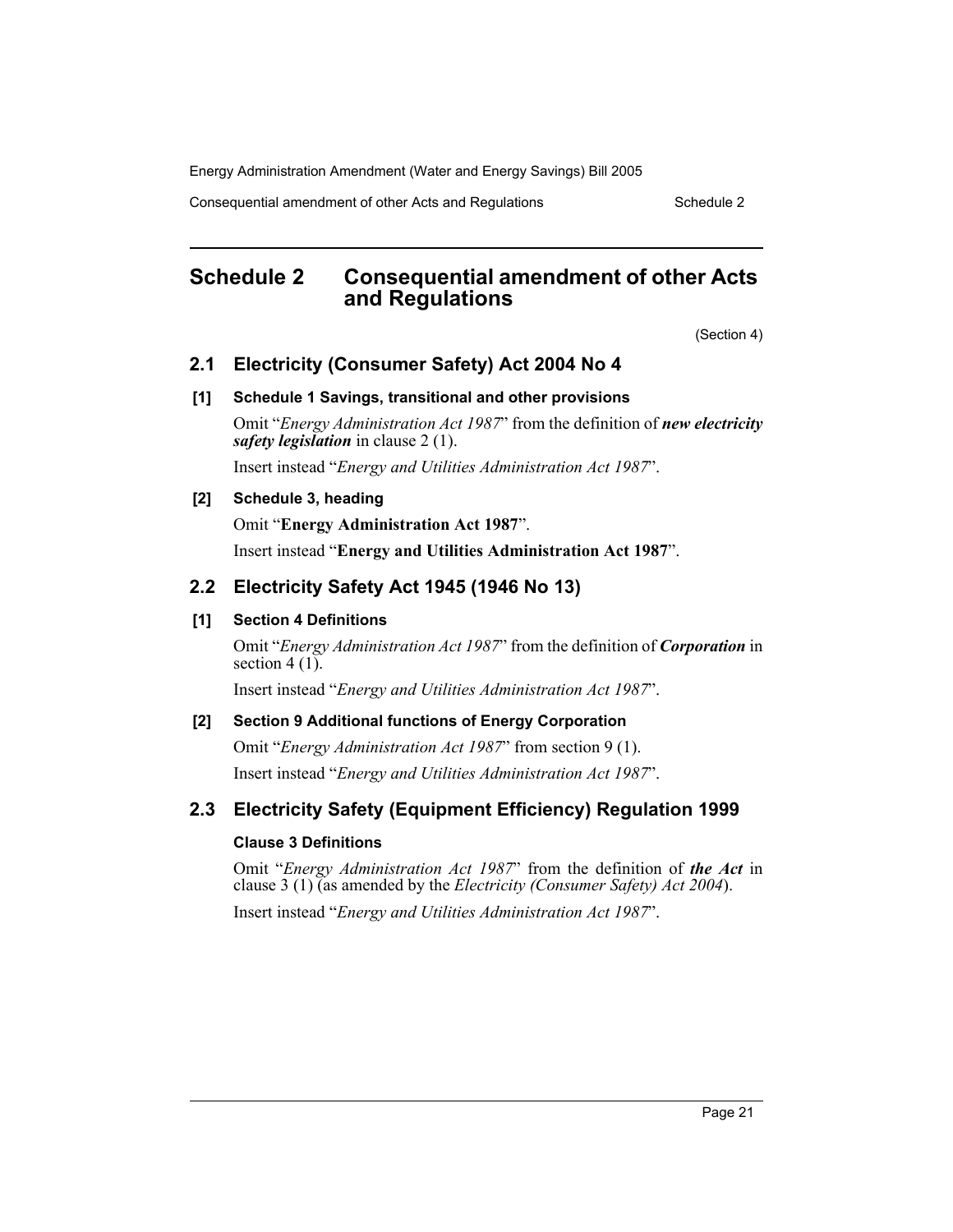Schedule 2 Consequential amendment of other Acts and Regulations

# **2.4 Electricity Supply Act 1995 No 94**

## **[1] Part 4, Division 3A**

Insert after Division 3:

# **Division 3A Passing through contributions made to Energy Savings Fund**

#### **42A Definitions**

In this Division:

*Energy Savings Fund* means the Energy Savings Fund established under section 34K of the *Energy and Utilities Administration Act 1987*.

*Fund contribution* means any contribution that a distribution network service provider is required to make to the Energy Savings Fund by an order made under section 34P of the *Energy and Utilities Administration Act 1987*.

*modification* includes addition, exception, omission or substitution.

## **42B Operation of Division**

- (1) It is a condition of a retail supplier's licence that the licensee comply with the requirements specified by this Division or in regulations made for the purposes of this Division.
- (2) This Division applies to retail customers of retail suppliers.
- (3) However, this Division does not apply with respect to:
	- (a) any customer supply contract entered into before 6 April 2005 that contains a provision in force before that date that expressly precludes payment of additional charges for the supply of electricity under it, or
	- (b) any other person, matter or thing (or class of person, matter or thing) prescribed by the regulations.
- (4) A provision of any customer supply contract entered into on or after 6 April 2005 that:
	- (a) expressly precludes the payment of costs of the kind referred to in section 42C  $(1)$ , or
	- (b) otherwise precludes the payment of additional charges for the supply of electricity under it,

is of no force or effect to the extent that it would, but for this subsection, preclude a retail supplier from recovering under this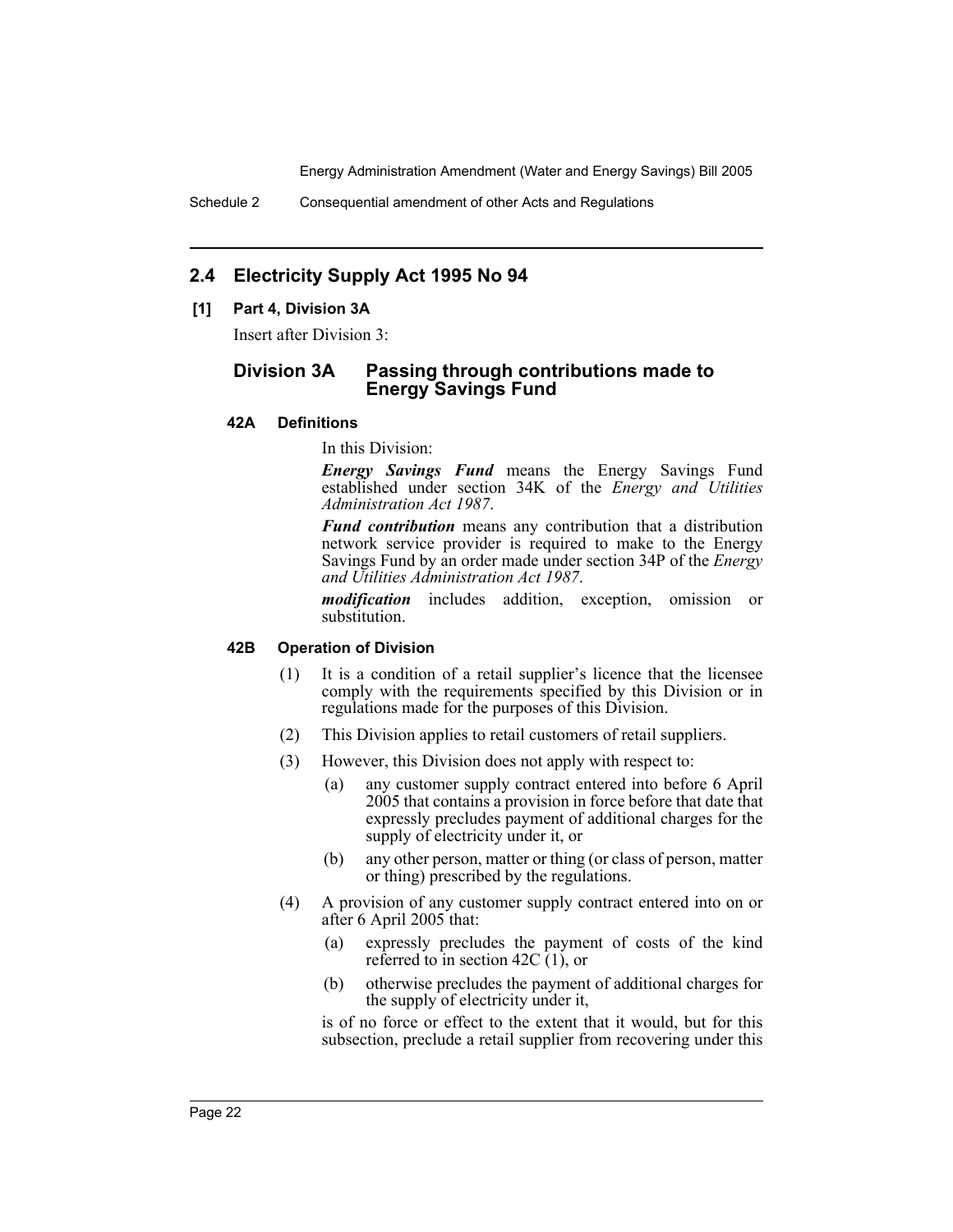Consequential amendment of other Acts and Regulations Schedule 2

Part costs of the kind referred to in section 42C (1) from the customer.

- (5) Any Fund contributions recovered under this Part by a retail supplier from customers are to be disregarded for the purposes of applying clause 7 of Determination No 1, 2004 made by the Independent Pricing and Regulatory Tribunal in June 2004 and set out in its report entitled *NSW Electricity Regulated Retail Tariffs 2004/05 to 2006/07: Final Report and Determination*, (ISBN 1 877049 49 2).
- (6) Nothing in this Division gives rise to any rights that are justiciable by a customer of a licensee or to any grounds that constitute a defence to proceedings for the recovery of any amount from a customer of a retail supplier.

#### **42C Regulations may make provision for passing through of Fund contributions to retail customers**

- (1) The regulations may make provision for or with respect to requiring or permitting any retail supplier to recover from its retail customers:
	- (a) if the retail supplier is also a distribution network service provider—the cost of any Fund contributions it has made in its capacity as a distribution network service provider, or
	- (b) if the retail supplier is not a distribution network service provider—the cost of any Fund contributions made by a distribution network service provider that has been passed through to the retail supplier by the provider.
- (2) Without limiting subsection (1), the regulations may make provision for or with respect to any of the following matters:
	- (a) the conferral or imposition of functions on the Tribunal with respect to the determination of amounts of the kind referred to in subsection (1) that may be recovered by retail suppliers from their retail customers (including applying provisions of Division 5 or the *Independent Pricing and Regulatory Tribunal Act 1992* (or both) with such modifications, if any, as may be prescribed),
	- (b) the imposition of conditions on the licences of retail suppliers with respect to the recovery of amounts of the kind referred to in subsection (1),
	- (c) the imposition or inclusion of conditions in customer supply contracts with respect to the recovery of amounts of the kind referred to in subsection (1).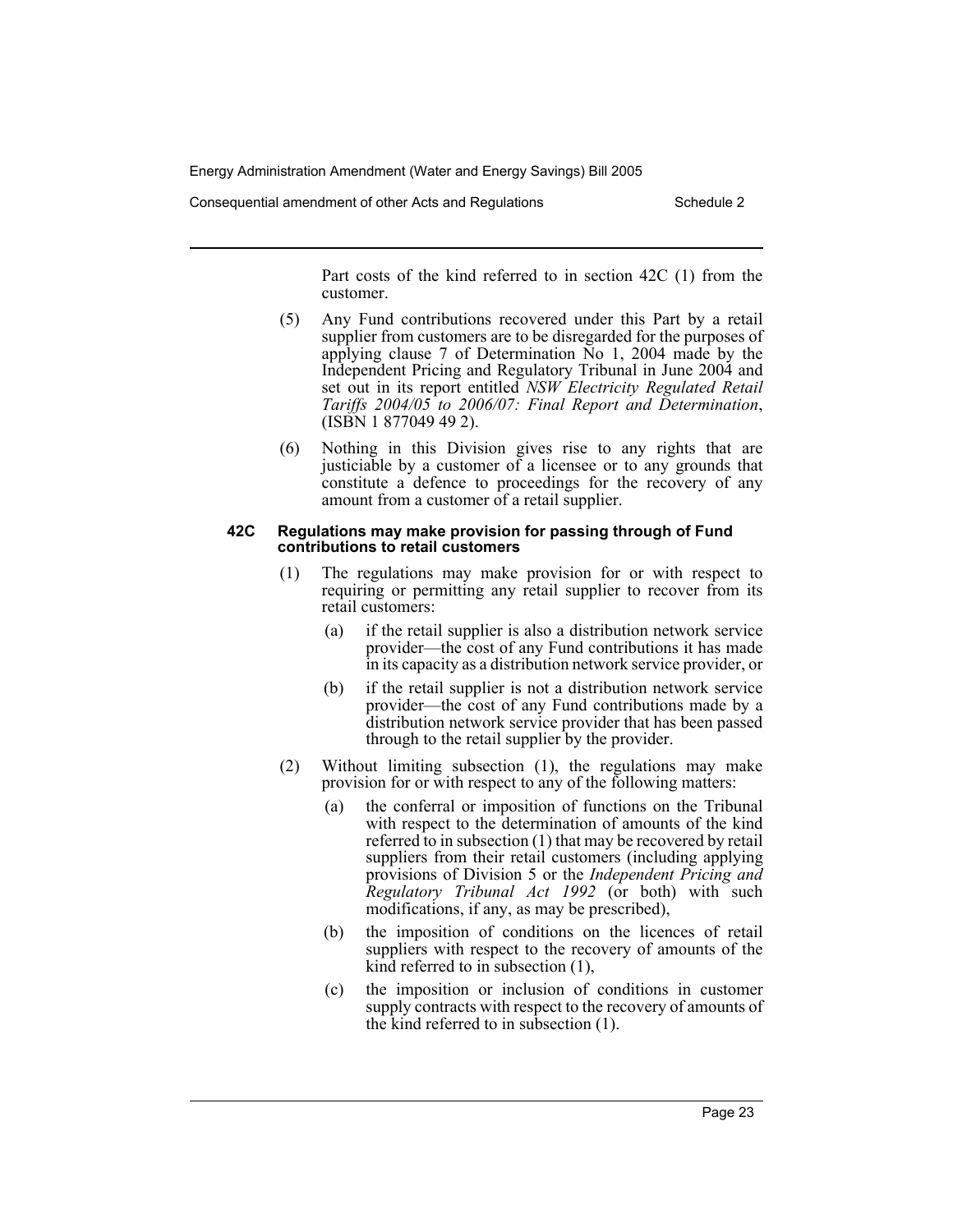Schedule 2 Consequential amendment of other Acts and Regulations

## **[2] Schedule 6 Savings, transitional and other provisions**

Insert at the end of clause 1 (1):

*Energy Administration Amendment (Water and Energy Savings) Act 2005*, but only to the extent that it amends this Act

# **2.5 Essential Services Act 1988 No 41**

## **Section 5 Relationship to other Acts etc**

Omit "*Energy Administration Act 1987*" from section 5 (a) (iii). Insert instead "*Energy and Utilities Administration Act 1987*".

# **2.6 Fines Act 1996 No 99**

## **Schedule 1 Statutory provisions under which penalty notices issued**

Omit "*Energy Administration Act 1987*" (as inserted by the *Electricity (Consumer Safety) Act 2004*).

Insert instead "*Energy and Utilities Administration Act 1987*".

# **2.7 Freedom of Information Regulation 2000**

# **Schedule 3 Public authorities**

Omit "*Energy Administration Act 1987*" from the first column in Part 3. Insert instead "*Energy and Utilities Administration Act 1987*".

# **2.8 Gas Industry Restructuring Act 1986 No 213**

## **Section 3 Interpretation**

Omit "*Energy Administration Act 1987*" from the definition of *Corporation* in section  $3(1)$ .

Insert instead "*Energy and Utilities Administration Act 1987*".

# **2.9 Protection of the Environment Operations (Clean Air) Regulation 2002**

## **Clause 19F Vapour pressure of petrol**

Omit "*Energy Administration Act 1987*" from clause 19F (6). Insert instead "*Energy and Utilities Administration Act 1987*".